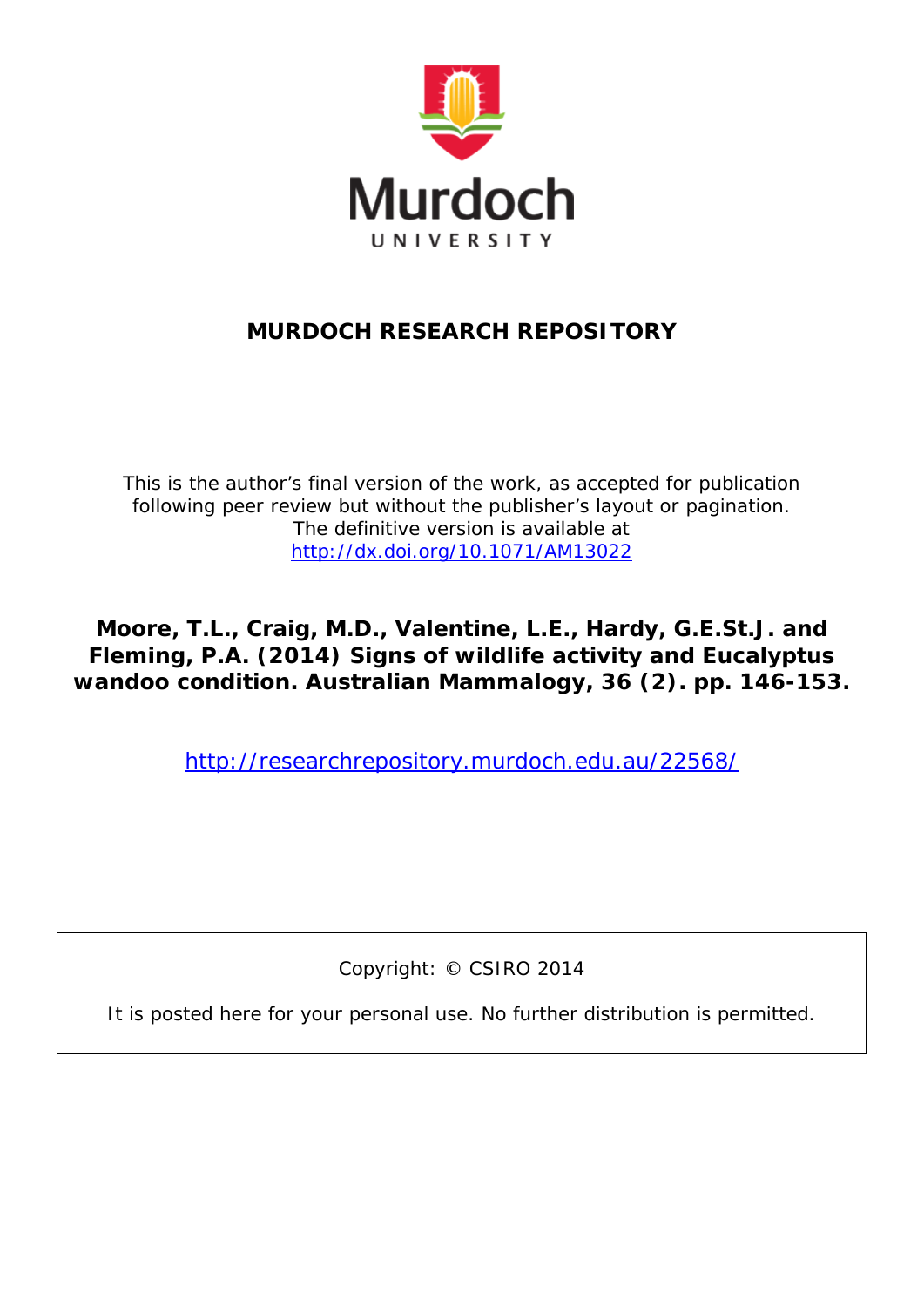#### **Signs of wildlife activity and** *Eucalyptus wandoo* **condition**

- **2** *T. L. Moore*<sup>A,B,D</sup>, *M. D. Craig*<sup>A</sup>, *L. E. Valentine*<sup>A,C</sup>, *G. E. St J. Hardy*<sup>A</sup> *and P. A. Fleming*<sup>A</sup>
- <sup>4</sup> 3 <sup>A</sup> State Centre of Excellence for Climate Change, Woodland and Forest Health, School of Veterinary and Life
- Sciences, Murdoch University, Murdoch, WA 6150, Australia.
- <sup>B</sup> Department of Parks and Wildlife, Crawley, WA 6009, Australia.
- <sup>C</sup> Present address: Centre of Excellence for Environmental Decisions, School of Plant Biology, University of
- Western Australia, WA 6009, Australia.
- 8  $^{D}$ Corresponding author. Email: tracey.moore@dpaw.wa.gov.au
- Soil disturbance by terrrestrial vertebrates when foraging for food and shelter is not only a sign of activity but an
- ecosystem function required for soil health. Many forests and woodlands worldwide are currently showing signs
- of a decline in condition due to various causes. *Eucalyptus wandoo*, endemic to south-west Western Australia,
- has undergone a decline in condition over the last decade. This paper explores the influence of *E. wandoo*
- condition (e.g. loss of canopy) and the associated changes in the habitat (e.g. changes in leaf litter and bare
- ground cover) on the foraging activities and soil disturbance by vertebrates. The number of diggings and scats, a
- representation of the foraging effort by some vertebrates, were recorded in Dryandra Woodland and Wandoo
- Conservation Park, Western Australia. Mixed-model ANOVAs were used to explore the relationships between
- the number of scats and diggings with tree and habitat characteristics. More vertebrate diggings and scats were
- recorded beneath healthier *E. wandoo* trees. Diggings and scats were also correlated with time since last fire and
- seasonal differences, with more time since last fire and wetter months related to more diggings and scats.
- Changes in foraging effort, or turnover of soil by verterbates, could be a result modification of the level of soil
- 21 turnover and alter many ecosystem services such as tree recruitment and nutrient cycling, in turn altering the
- 22 habitat quality and even tree condition itself.
- Soil is disturbed by terrestrial vertebrates when searching for food. Changes in soil disturbance can influence
- 24 ecosystem processes such as soil turnover, potentially altering habitat quality and tree condition. Forest and
- woodland declines in condition are occurring worldwide. This study linked *Eucalyptus wandoo* decline in the
- south-west of Western Australia to changes in soil disturbance.
- **Additional keywords:** diggings, ecosystem function, *Eucalyptus wandoo*, foraging resources, scats, time since 28 last fire.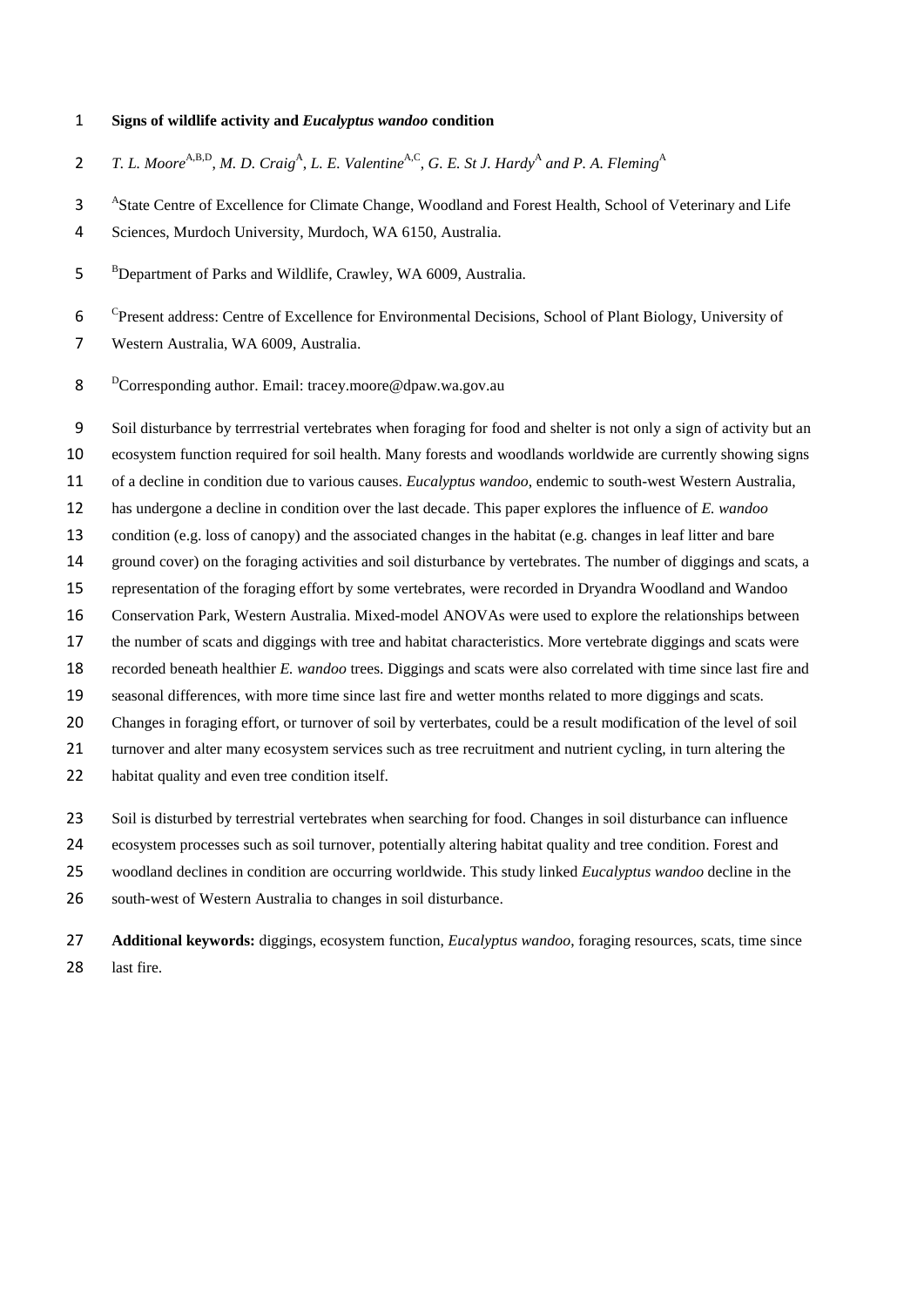#### **Introduction**

- Diggings, bioturbation, pedturbation or simply 'soil disturbance' by vertebrates is often caused by the foraging
- activity of animals in their search for subterranean food (Whitford and Kay 1999; Garkaklis *et al*. 2004).
- Digging vertebrates often create very distinctive foraging pits; for example, the open, deep diggings of
- *Bettongia pencillata* (Garkaklis *et al*. 1998) differ from the conical pits of *Isoodon obesulus* (Braithwaite 1995;
- FitzGibbon and Jones 2006; Long 2009; Valentine *et al*. 2013) and the bulldozing tracks of *Tachyglossus*
- *aculeatus*, the short-beaked echidna (Travers *et al*. 2012). Diggings can therefore be used to provide an index of
- foraging activity of particular species (e.g. James and Eldridge 2007).
- In their search for food or shelter, vertebrates can leave other signs of their foraging activity, scats. Using scats
- to monitor signs of animals is a passive sampling technique that can estimate the presence of particular species.
- Scat sampling is especially effective for species that are rare or difficult to survey (Southgate *et al*. 2005).
- Monitoring scats in the present study is to determine the presence of a species and in addition to the measure for
- foraging activity of vertebrates, diggings.
- Many woodlands and forests in the south-west of Western Australia are showing signs of a decline in condition
- and even mortality (Reid and Landsberg 2000; Yates and Hobbs 2000; Armistead 2008; Robinson 2008; Allen
- *et al*. 2010; Wentzel 2010). *Eucalyptus wandoo*, a smooth-barked tree endemic to Western Australia, has been
- undergoing declines in condition since the 1970s and more recently in the 2000s (Wandoo Recovery Group
- 2006). Symptoms of decline in *E. wandoo* include the retraction, or loss, of canopy foliage, which increases the
- amount of sunlight reaching the understorey. The proportion of dead branches within a canopy of a declining *E.*
- *wandoo* tree also increases, followed by a recovery phase where the growth of epicormics in the canopy are
- evident. On the forest floor, increases in the leaf litter cover and a decrease in bare ground cover as a result of
- the canopy foliage loss is evident (Moore *et al*. 2013*a*, 2013*b*).
- Changes in tree condition and the surrounding habitat have the potential to alter foraging resources for arboreal and terrestrial vertebrates. For example, the soil disturbance created by digging mammals such as *B. penicillata* and *I. obesulus* when seeking subterranean food resources such as invertebrates, truffles, roots, tubers and fungi (Taylor 1993; Braithwaite 1995; Pizzuto *et al*. 2007) could be altered by the changes in the canopy and the leaf litter layer. This, in turn, might alter vital ecosystem services provided by soil disturbance and alter the habitat and tree condition of *E. wandoo* woodland. We examine whether there are changes in foraging activities (diggings and scats) of vertebrates that can be linked to condition in *E. wandoo*, and to associated habitat changes. Specifically, we explore: (1) whether the foraging activity of vertebrates is higher beneath healthier *E.*
- *wandoo* trees, (2) whether the foraging activity of vertebrates is related to habitat variables, and (3) whether the
- number of diggings and scats recorded differ spatially and temporally.

#### **Methods**

#### *Site description*

- Study sites were located in *E. wandoo* woodlands at Dryandra Woodland (32°48′33″S, 116°53′08″E), located
- 160 km south-east of Perth, Western Australia, and Wandoo Conservation Park (31°54′36″S, 116°27′42″E),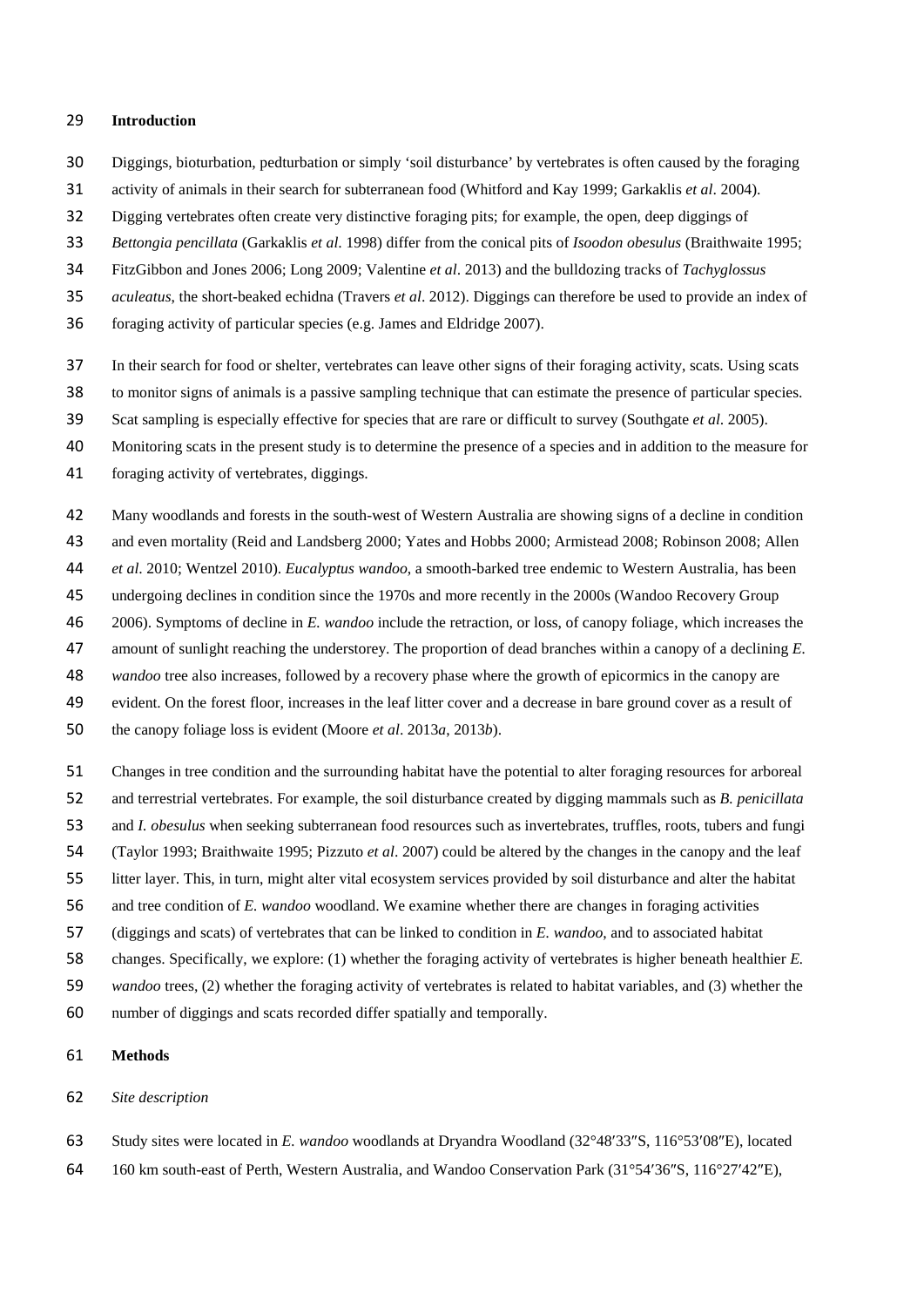- located 75 km east of Perth. *E. wandoo* stands are open-canopy woodlands (~30% canopy cover) with an
- understorey of small shrubs (<1 m high) including *Gastrolobium* spp., *Macrozamia riedlei*, *Acacia pulchella*
- and *Xanthorrhoea preissii* (Yates and Hobbs 1997). Understorey vegetation in these reserves is very open, with
- only 20% ± 18% cover, with minimal understorey vegetation >1 m high. *E. wandoo* grows on clayey-loam soils
- that harden during the warmer months, making penetration difficult (Mercer 1991). Both reserves have histories
- of land clearing, stock grazing, harvesting (logging) and controlled fire management (DCLM 1980). Although
- the reserves have differing conservation statuses (Dryandra Woodland: State Forest and Nature Reserve;
- Wandoo Conservation Park: Conservation Park) they are both managed by the same government agency
- (Department of Parks and Wildlife) for conservation of flora and fauna and are two of the three largest blocks of
- *E. wandoo* remaining.
- Sites within Dryandra Woodland and Wandoo Conservation Park were selected using Landsat data and
- Vegmachine (Wallace *et al*. 2006; CSIRO 2010), which determines changes in vegetation condition over time
- from reflectance values. Using Vegmachine, we selected sites that were either predominantly declining or
- healthy (12 of each, six in each reserve at least >500 m away from the edges of remnant vegetation) from 1990
- till 2009, since this period spanned the most recent decline in *E. wandoo*. Although sites were termed declining
- 80 or healthy, *E. wandoo* decline is heterogeneous in nature, where healthy and declining trees are adjacent
- (Brouwers *et al*. 2012; Moore *et al*. 2013*b*), differing from declines in other eucalypts such as *Eucalyptus*
- *gomocephala* (tuart) (Wentzel 2010) and *Eucalyptus marginata* (jarrah) (Matusick *et al*. 2013*a*, 2013*b*), in
- which entire stands of trees are dead or declining. This led to the study occurring at the tree level, rather than at
- 84 the site level.

#### *Diggings and scat count assessments*

- We surveyed diggings and scats at the base of four trees per site (totalling 96 *E. wandoo* trees of various
- 87 condition states). A radius of 1.8 m (giving a survey area of 10  $\text{m}^2$ ) from the base of each tree was monitored for
- diggings and scats. Prior to the commencement of this monitoring, survey areas were cleared of all scats and
- diggings already present were marked so they could be excluded from future counts. All subsequent diggings
- were counted monthly, individually marked using wooden pop sticks and the species that dug them identified.
- Over time many of the diggings were not identifiable due to age and weather conditions. Where new diggings
- were made over the top of the old diggings, they were counted as new diggings (pop sticks were not removed so
- it was possible to determine a new digging from an old digging). Surveys (sampling events) were repeated 10
- times between May 2010 and April 2011. Note that on two occasions, August 2010 and January 2011, two
- months passed between the scat and diggings counts.
- Diggings made by *B. penicillata* and *I. obesulus* can become very similar and difficult to differentiate after a
- month (James and Eldridge 2007); however, monthly surveying allowed differentiation between these two
- species. *Oryctolagus cuniculus* (European rabbit) diggings were identified as burrows and cavities; their
- diggings were visibly different from those of *B. pencillata* and *I. obesulus* in depth and size (Eldridge and Kwok
- 2008). All other diggings were easily identifiable and different from one another. *Tachyglossus aculeatus* leave
- nose tracks through the soil and debris (Travers *et al*. 2012). *Turnix varia* (painted button quail) leave shallow
- holes from a pivoting action where they have been foraging (Marchant *et al*. 1990). *Macropus* spp. create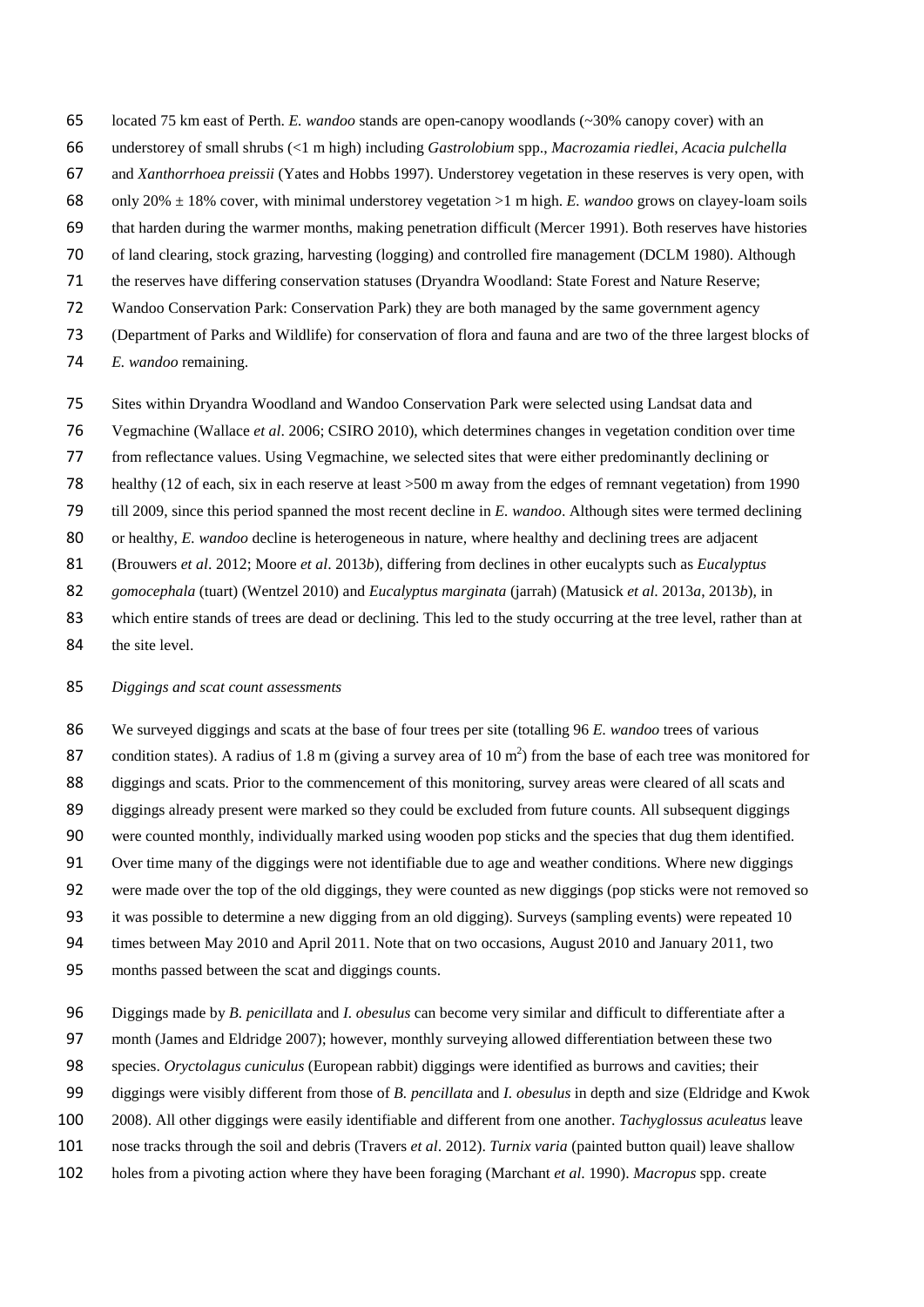- shallow hip holes when resting (Eldridge and Rath 2002). Lastly, *Varanus* spp. create long narrow digs when
- searching for other lizards and invertebrates (Eldridge and Kwok 2008; Eldridge and James 2009). All diggings
- were identified to species and *B. penicillata* and *T. aculeatus* diggings were analysed separately.
- All scats >1 cm diameter were identified, counted and removed from the survey area after each monthly
- sampling event. Scats that could not be identified in the field were examined in the laboratory using Triggs
- (2006) as a guide. The scats from *Macropus fuliginosus* (western grey kangaroo) and *Macropus irma* (brush-
- tailed wallaby) were combined (hereafter *Macropus* spp.), since studies have shown that scats of these two
- species cannot be reliably differentiated (Bulinski and McArthur 2000). Scats of *T. vulpecula* were identifiable
- 111 to species. All other scats were pooled.
- A range of tree and habitat characteristics were recorded as covariate data on all 96 trees (Table 1). Percentage
- measures were adjusted by arcsine-square-root transformation of the proportional data to meet the assumptions
- 114 of parametric statistics (Zar 1998).
- *Analysis*
- To determine the relationships between the scat and diggings densities and the tree and habitat characteristics,
- mixed-model ANOVAs were performed with site (1–24) and sample event (time) as random factors and the tree
- and habitat variables as covariates (Statsoft 2007). Diggings and scat data were analysed across both locations,
- with the exception of *B. penicillata* diggings, which were analysed only for Dryandra Woodland.
- **Results**

#### *Diggings*

- 122 In total, 854 diggings (over the 960  $\text{m}^2$ ) were recorded over one year (10 sampling events) beneath the 96 trees
- in Dryandra Woodland and Wandoo Conservation Park. These were carried out by a range of vertebrates: *T.*
- *varia*, *T. aculeatus*, *B. penicillata*, *I. obesulus*, *Varanus* spp. and *Macropus* spp. (Table 2). *O. cuniculus* and
- *Macrotis lagotis* (bilbies, Dryandra Woodland only) were present but there was no evidence of their activities
- (diggings or scats) beneath the trees monitored. However, 19% of diggings could not be identified due to
- collapse or lack of identifying features.
- Total digging density differed over sample event (time) and site (Table 4). *T. aculeatus* made a majority of the diggings, 44% (Table 2), which varied over time (Fig. 1*a*, Table 4). *B. penicillata* diggings (26% of diggings at
- Dryandra Woodland) did not differ over the sampling events (time) or at the 12 sites in Dryandra Woodland
- (Fig. 1*b*, Table 4).
- Total diggings were positively related to time since last fire (Fig. 2*a*) and negatively related to crown dieback
- (Fig. 2*b*). *T. aculeatus* diggings were positively related to time since last fire (Fig. 3, Table 4). There were no
- discernible relationships with *B. penicillata* diggings and tree and habitat characteristics.
- *Scats*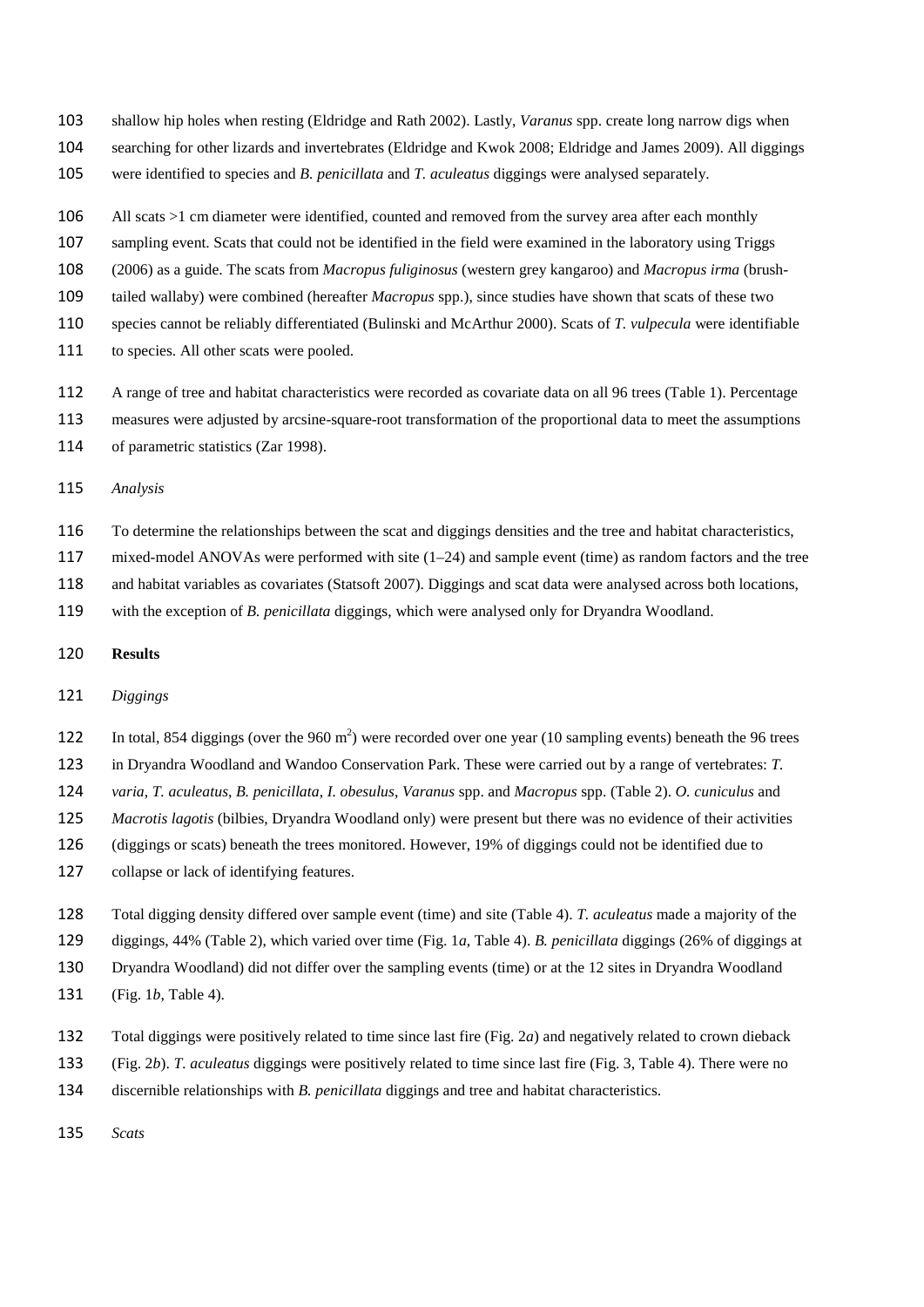- In total, 18 766 scats were collected over 10 sampling events beneath the 96 trees, with more collected from
- 137 Dryandra Woodland (11 125 over 480 m<sup>2</sup>) than Wandoo Conservation Park (7656 over 480 m<sup>2</sup>) (Table 3). These
- scats were identified as from 12 known species, including *Macropus* spp. (75%), *T. vulpecula* (10%), *O.*
- *cuniculus* (5%), *Myrmecobius fasciatus* (numbat) (<1%), *B. penicillata* (<1%), *Felis catus* (feral cat) (<1%),
- *Vulpes vulpes* (red fox) (<1%), *Sus scrofa* (feral pig) (<1%), *Dromaius novaehollandiae* (emu) (<1%), *Dasyurus*
- *geoffroii* (chuditch) (<1%), *T. aculeatus* (<1%) and *I. obesulus* (1%) (Table 3). Some scats were recorded from
- only one location; i.e. *S. scrofa*, *V. vulpes*, *B. penicillata* and *M. fasciatus* were recorded only in Dryandra
- Woodland, and *D. novaehollandiae* was recorded only in Wandoo Conservation Park. Some scats, 5%, could
- not be identified.
- Total scat density differed over sample event (time) and site (Table 4). Sample event (time) and site were related
- to the number of *T. vulpecula* scats (Fig. 1*c*, Table 4). *Macropus* spp. scats differed over sample event (time)
- and site (Fig. 1*d*; Table 4).
- Tree and habitat characteristics had no effect on the total scat density (Table 4). Time since last fire was
- positively related to *T. vulpecula* scats recorded (Fig. 4; Table 4). There were no discernible relationships with
- tree and habitat characteristics and the *Macropus* spp. scats recorded.

#### **Discussion**

- We hypothesised that healthier *E. wandoo* trees would provide more resources and shelter for vertebrates,
- resulting in more foraging activity at the base of healthy *E. wandoo* trees. However, there were few relationships
- between vertebrate foraging activity and tree and habitat characteristics. The only correlation was a single
- negative relationship between crown dieback and total digs, indicating that more foraging activities occurred
- beneath *E. wandoo* trees with more canopy and less dieback. Perhaps this preference for healthy *E. wandoo*
- trees is a result of their full canopies providing shelter, food resources and a stable microhabitat for terrestrial
- vertebrates. This study indicates that a healthy *E. wandoo* woodland does provide more resources for vertebrates
- and result in more foraging activities. However, more research that incorporates other habitat variables not
- explored here is required to substantiate the original hypothesis (Catling and Burt 1994, 1995; Catling *et al*.
- 2001; Gibson 2001).
- Fire has the potential to alter a landscape and habitat complexity and wildlife (Hobbs 1987; Burrows and Abbott
- 2003; Fisher and Wilkinson 2005; Valentine *et al*. 2012). In the present study more *T. aculeatus* diggings and *T.*
- *vulpecula* scats were recorded under trees that had experienced a longer interval between fires (contributing to
- significant results for the total diggings and scats). Older fire histories are often linked to more coarse woody
- debris, structurally complex vegetation and leaf litter (Lunney and O'Connell 1988; Catling *et al*. 2001;
- Schurbon and Fauth 2003; Gresser 2009). Diggings made by *T. aculeatus* would be more common beneath trees
- with an older fire history as fewer fire events lead to a build-up of coarse woody debris, a main source of their
- invertebrate prey, termites (Abensperg-Traun *et al*. 1991; Wilkinson *et al*. 1998; Eldridge and Mensinga 2007).
- Complex vegetation in areas that have not been recently burnt provides resources such as flowers, foliage and
- invertebrates to be utilised by *T. vulpecula* for shelter and food resources (Inions *et al*. 1989; Lindenmayer *et al*.
- 1996; Lindenmayer and Cunningham 1997). *B. penicillata* digs for hypogeous fungi, roots and seeds that would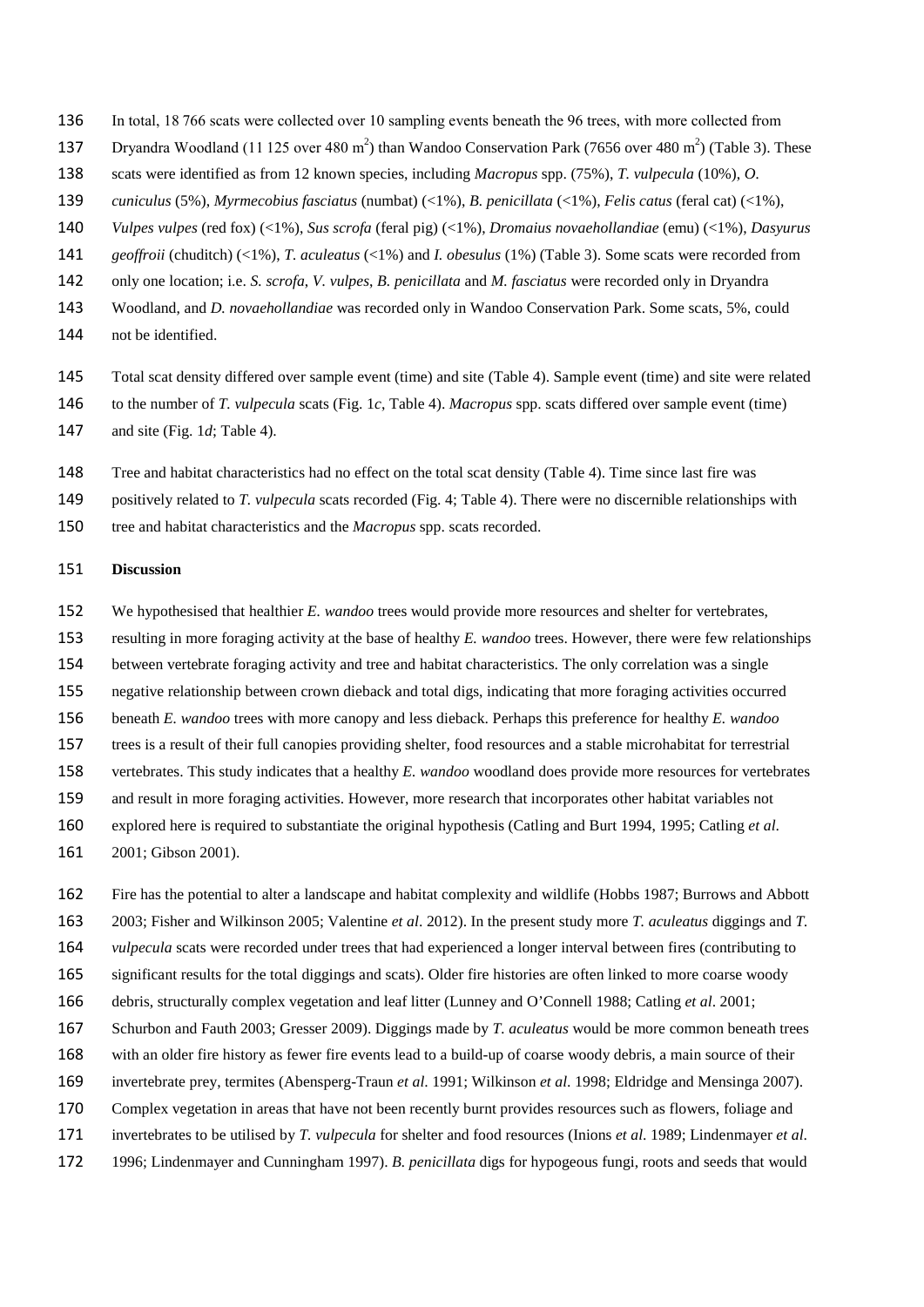- be more abundant in a complex leaf litter layer that builds up in the absence of fire (Christensen 1980; Garkaklis
- *et al*. 2003). Studies in the same sites have demonstrated strong links between leaf litter beneath trees and time
- since last fire (Moore *et al*. 2013*b*). However, fire events are required for some ecosystem processes. Within
- Dryandra Woodland, the dominant understorey species, *Gastrolobium oxylobioides* and *A. pulchella*, require
- fire for germination and are used by *B. penicillata* (Christensen 1980). Understorey cover of 50–80% is
- preferred by *B. penicillata*, which avoids very dense or open areas (Christensen 1980). Overall, mosaics of fire
- ages across the two reserves are more likely to provide ample resources for vertebrates and lead to the creation
- of more diggings and scats.
- With the exception of *B. penicillata*, activity as evidenced by both diggings and scats changed over time.
- Underground food resources are likely to change over the seasons due to changes in the soil moisture, growth of
- trees and plants and soil porosity (Boeken *et al*. 1998; Eldridge and James 2009; Cai *et al*. 2010) along with
- foraging intensity. For example, in wetter winter months increased growth of grasses and herbs above ground,
- and subterranean fungi, may contribute to more foraging and defaecation by wildlife. Although, *B. pencillata*
- diggings were not significantly different over time, the standard errors of the counts indicate that there was high
- variation from month to month. However, as the standard errors overlap, a non-significant relationship was
- found. Environmental factors that change over the seasons may alter the food resources for vertebrates and
- 189 therefore their signs of foraging activity.
- Tree condition, habitat characteristics, foraging activities and the resultant ecosystem functions potentially have
- a cyclical relationship. Changes in the habitat as a result of *E. wandoo* decline as well as fire events can modify
- this cyclic relationship. The present study has indicated that changes in tree condition and habitat can alter the
- foraging activities of terrestrial vertebrates. Loss or alteration of soil disturbance, an ecosystem function, can in
- turn reduce habitat quality, tree recruitment and tree condition.

#### **Acknowledgements**

- We acknowledge the funding bodies for this project including Holsworth Research Endowment, Wildlife
- Preservation Society Australia, State Centre for Excellence of Climate Change, Woodland and Forest Health
- and a Murdoch University Research Grant that supported TLM's postgraduate research. Field assistance was
- gratefully received from many volunteers, in particular Bryony Palmer, Liz Manning and Kathryn Napier. In
- particular, thanks go to Dr Peter Adams, who assisted with the scat identification. Thanks also go to Neil
- Thomas, Department of Parks and Wildlife, for reviewing the manuscript. This work was carried out in
- 202 accordance with Murdoch University's Animal Ethics Committee (R2270/09) and Department of Environment
- 203 and Conservation permits (Regulation 17 SF007629).

#### **References**

- 205  $\leq$ irn>Abensperg-Traun, M., Dickman, C. R., and De Boer, E. S. (1991). Patch use and prey defence in a
- mammalian mymecophage, the echidna (*Tachyglossus aculeatus*) (Monotremata: Tachyglossidae): a test of
- foraging efficiency in captive and free-ranging animals. *Journal of Zoology* **225**, 481–493[. doi:10.1111/j.1469-](http://dx.doi.org/10.1111/j.1469-7998.1991.tb03830.x)
- [7998.1991.tb03830.x<](http://dx.doi.org/10.1111/j.1469-7998.1991.tb03830.x)/im>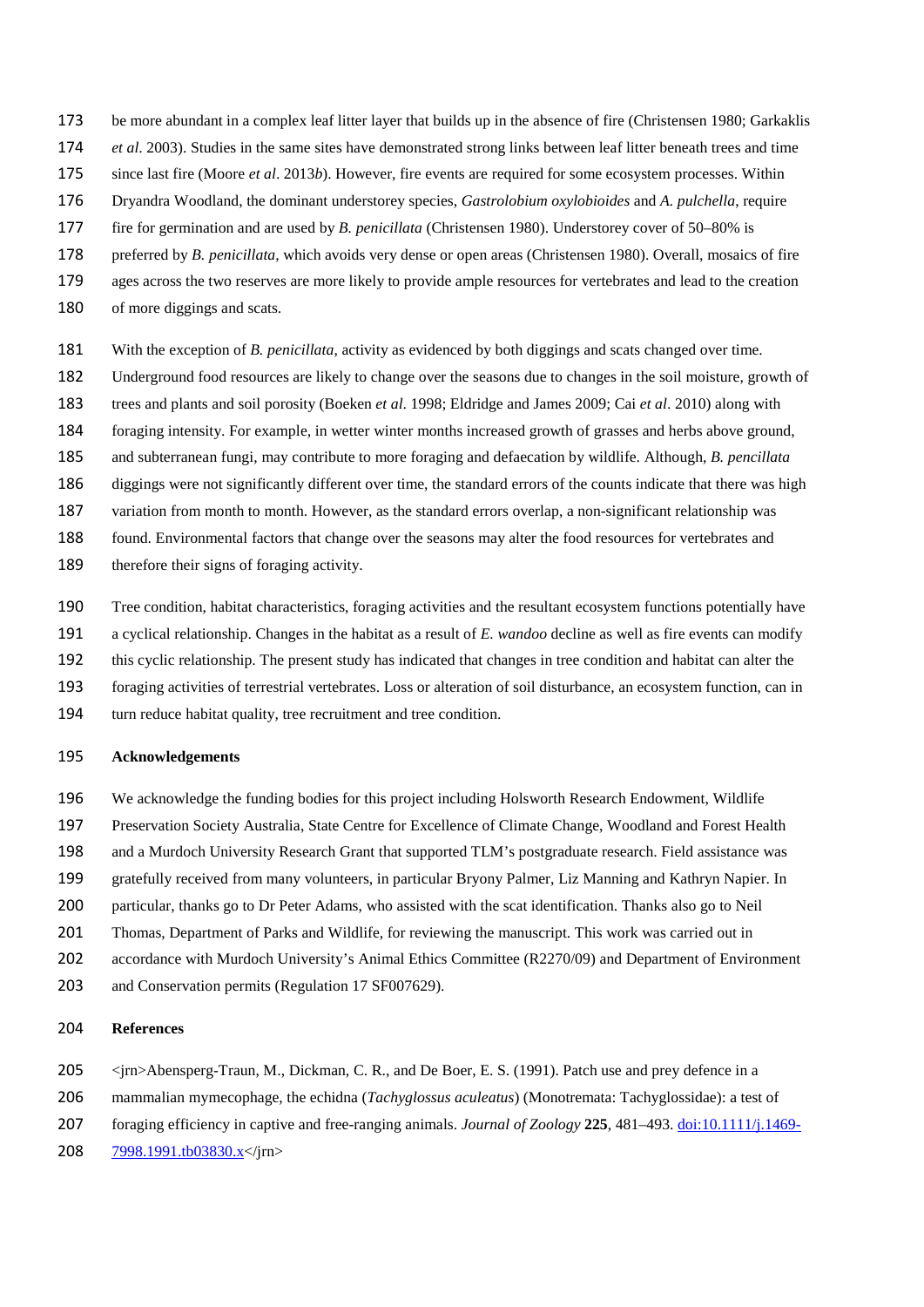- 209 <jrn>Allen, C. D., Macalady, A. K., Chencouni, H., Bachelet, D., Mc Dowell, N., Vennetier, M., Kitzberger, T.,
- Rigling, A., Breshears, D. D., Hogg, E. H., Gonzalez, P., Fensham, R., Zhang, Z., Casto, J., Demidova, N., Lim,
- 211 J. H., Allard, G., Running, S. W., Semerci, A., and Cobb, A. (2010). A global overview of drought and heat-
- induced tree mortality reveals emerging climate change risks for forests. *Forest Ecology and Management* **259**,
- 660–684. [doi:10.1016/j.foreco.2009.09.001<](http://dx.doi.org/10.1016/j.foreco.2009.09.001)/jrn>
- <ths>Armistead, R. (2008). The impact of *Phytophthora cinnamomi* on the yellow-footed antechinus (mardo)
- (*Antechinus flavipes leucogaster*) (Marsupialia: Dasyuridae). Ph.D. Thesis, Murdoch University, Perth.</ths>
- 216  $\leq$ irn>Boeken, B., Lipchin, C., Gutterman, Y., and van Rooyen, N. (1998). Annual plant community responses to
- density of small-scale soil disturbances in the Negev Desert of Israel. *Oecologia* **114**, 106–
- 218 117. [doi:10.1007/s004420050426<](http://dx.doi.org/10.1007/s004420050426)/jrn>
- <edb>Braithwaite, R. W. (1995). Southern brown bandicoot *Isoodon obesulus*. In 'The Mammals of Australia'.
- 220 (Ed. R. Strahan.) pp. 176–177. (Reed Books: Sydney.) $\lt$ /edb>
- 221 <br/>look>Brouwers, N., Mercer, J., Lyons, T., Poot, P., Veneklaas, E., and Hardy, G. (2012). Climate and
- landscape drivers of tree decline in a Mediterranean ecoregion. *Ecology and Evolution*, doi:
- 10.1002/ece3.437.</bok>
- <jrn>Bulinski, J., and McArthur, C. (2000). Observer error in counts of macropod scats. *Wildlife Research* **27**, 277–282. [doi:10.1071/WR98061<](http://dx.doi.org/10.1071/WR98061)/jrn>
- 226 <br/> <br/> <br/> <br/>
<br/>
<br/>
<br/>
Australia: Synthesis of Current Current Current Current Current Current<br/>
<br/>
L. (2003). 'Fire in South-west Western Australia: Synthesis of Current Current Current Curren
- Knowledge, Management Implications and New Research Directions.' (Backhuys Publishers: Leiden,
- 228 Netherlands.)</bok>
- <jrn>Cai, Y. F., Barber, P., Dell, B., O'Brien, P., Williams, N., Bowen, B., and Hardy, G. (2010). Soil bacterial
- functional diversity is associated with the decline of *Eucalyptus gomphocephala. Forest Ecology and Management* **260**, 1047–1057[. doi:10.1016/j.foreco.2010.06.029<](http://dx.doi.org/10.1016/j.foreco.2010.06.029)/jrn>
- <jrn>Catling, P. C., and Burt, R. J. (1994). Studies on the ground-dwelling mammals of eucalypt forests in
- south-eastern New South Wales: the species, their abundance and distribution. *Wildlife Research* **21**, 219–
- 234 239. [doi:10.1071/WR9940219<](http://dx.doi.org/10.1071/WR9940219)/jrn>
- 235 <irn>Catling, P. C., and Burt, R. J. (1995). Studies of ground-dwelling mammals of eucalypt forests in south-
- eastern New South Wales: the effect of habitat variables on distribution and abundance. *Wildlife Research* **22**,
- 271–288. [doi:10.1071/WR9950271<](http://dx.doi.org/10.1071/WR9950271)/jrn>
- <jrn>Catling, P. C., Coops, N. C., and Burt, R. J. (2001). The distribution and abundance of ground dwelling
- mammals in relation to time since wildfire and vegetation structure in south-eastern Australia. *Wildlife Research* **28**, 555–564. [doi:10.1071/WR00041<](http://dx.doi.org/10.1071/WR00041)/jrn>
- <other>Christensen P.E.S. (1980). The biology of *Bettongia penicillata* and *Macropus eugenii* in relation to fire.
- 242 Forests Department of Western Australia, Bulletin No. 91.</other>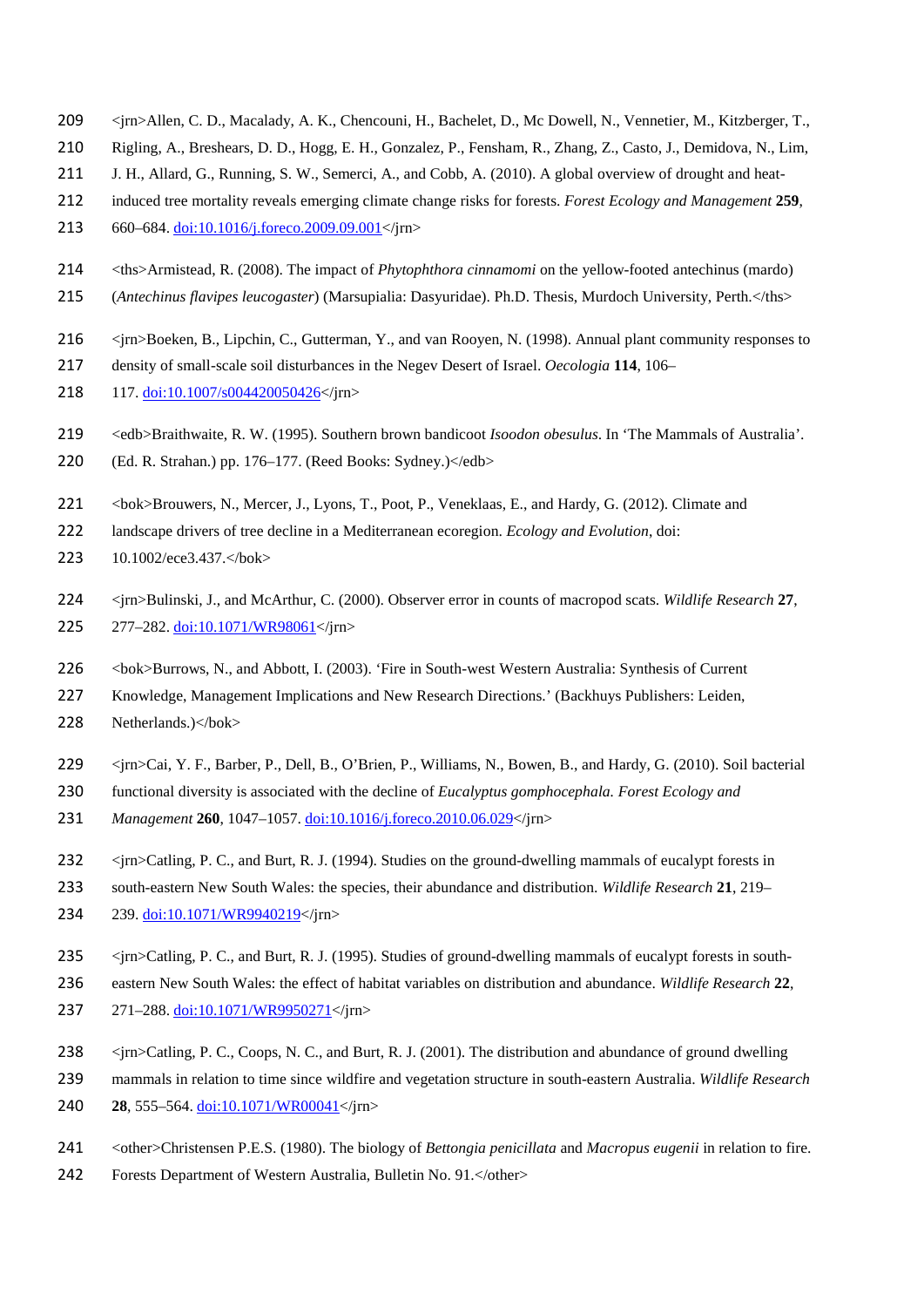- 243 <edb>CSIRO (2010). Vegmachine 2.0. In 'XXXXXXXX'. (Eds T. Beutel, R. Karfs, and J. Resing.) pp. 000–
- 244 000. (Department of Employment, Economic Development and Innovation: Queensland.) $\lt \lt$ edb>
- <bok>DCLM (1980). Dryandra Management Plan. Department of Conservation and Land Management, 246 Perth.</bok>
- <jrn>Eldridge, D. J., and James, A. I. (2009). Soil-disturbance by native animals plays a critical role in
- maintaining healthly Australian landscapes. *Ecological Management & Restoration* **10**, S27–
- 249 S34[. doi:10.1111/j.1442-8903.2009.00452.x<](http://dx.doi.org/10.1111/j.1442-8903.2009.00452.x)/jrn>
- 250 <jrn>Eldridge, D. J., and Kwok, A. B. C. (2008). Soil disturbance by animals at varying spatial scales in a semi-
- arid Australian woodland. *The Rangeland Journal* **30**, 327–337[. doi:10.1071/RJ08008<](http://dx.doi.org/10.1071/RJ08008)/jrn>
- <jrn>Eldridge, D. J., and Mensinga, A. (2007). Foraging pits of the short-beaked echidna (*Tachyglossus*
- *aculeatus*) as small-scale patches in a semi-arid Australian box woodland. *Soil Biology & Biochemistry* **39**,
- 1055–1065. [doi:10.1016/j.soilbio.2006.11.016<](http://dx.doi.org/10.1016/j.soilbio.2006.11.016)/jrn>
- <jrn>Eldridge, D. J., and Rath, D. (2002). Hip holes: kangaroo (*Macropus* spp.) resting sites modify the
- physical and chemical environment of woodland soils. *Austral Ecology* **27**, 527–536[. doi:10.1046/j.1442-](http://dx.doi.org/10.1046/j.1442-9993.2002.01212.x) [9993.2002.01212.x<](http://dx.doi.org/10.1046/j.1442-9993.2002.01212.x)/jrn>
- <jrn>Fisher, J. T., and Wilkinson, L. (2005). The response of mammals to forest fire and timber harvest in the
- North American boreal forest. *Mammal Review* **35**, 51–81[. doi:10.1111/j.1365-2907.2005.00053.x<](http://dx.doi.org/10.1111/j.1365-2907.2005.00053.x)/jrn>
- <jrn>FitzGibbon, S. I., and Jones, D. N. (2006). A community-based wildlife survey: the knowledge and
- attitudes of residents of suburban Brisbane, with a focus on bandicoots. *Wildlife Research* **33**, 233–
- 262 241. [doi:10.1071/WR04029<](http://dx.doi.org/10.1071/WR04029)/jrn>
- <jrn>Garkaklis, M. J., Bradley, J. S., and Wooller, R. D. (1998). The effects of woylie (*Bettongia penicillata*)
- foraging on soil water repellency and water infiltration in heavy textured soils in south western Australia.
- *Australian Journal of Ecology* **23**, 492–496. [doi:10.1111/j.1442-9993.1998.tb00757.x<](http://dx.doi.org/10.1111/j.1442-9993.1998.tb00757.x)/jrn>
- 266  $\leq$ irn>Garkaklis, M. J., Bradley, J. S., and Wooller, R. D. (2003). The relationship between animal foraging and
- nutrient patchiness in south-west Australian woodland soils. *Australian Journal of Soil Research* **41**, 665– 268 673. [doi:10.1071/SR02109<](http://dx.doi.org/10.1071/SR02109)/irn>
- <jrn>Garkaklis, M. J., Bradley, J. S., and Wooller, R. D. (2004). Digging and soil turnover by a mycophagous
- marsupial. *Journal of Arid Environments* **56**, 569–578[. doi:10.1016/S0140-1963\(03\)00061-2<](http://dx.doi.org/10.1016/S0140-1963(03)00061-2)/jrn>
- 271 <*jrn>Gibson, L. A. (2001).* Seasonal changes in the diet, food availability and food preference of the greater
- bilby (*Macrotis lagotis*) in south-western Queensland. *Wildlife Research* **28**, 121–
- 273 134. [doi:10.1071/WR00003<](http://dx.doi.org/10.1071/WR00003)/jrn>
- <ths>Gresser, M. (2009). Effects of thinning and burning rehabilitation on *Phytophthora cinnamomi* and small
- 275 mammal populations. B.Sc.(Honours) Thesis, Murdoch University, Perth.</ths>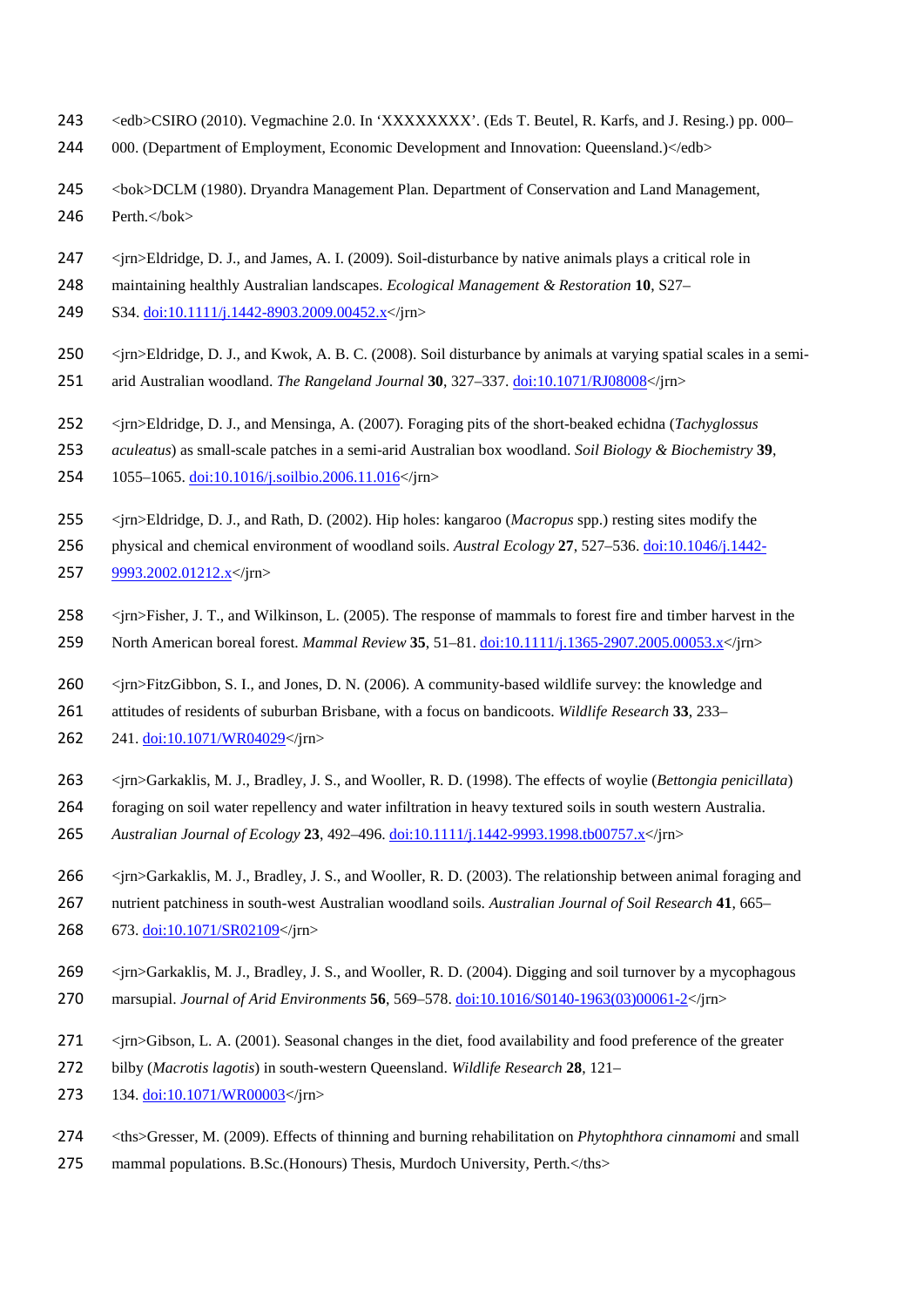- 276 <edb>Hobbs, R. J. (1987). Disturbance regimes in remnants of natural vegetation. In 'Nature Conservation 2:
- The Role of Remnants of Native Vegetation'. (Eds D. A. Saunders, G. W. Arnold, A. A. Burbidge, and A. J. M.
- Hopkins.) pp. 233–240. (Surrey Beatty: Sydney.)</edb>
- 279  $\leq$ irn>Inions, G. B., Tanton, M. B., and Davey, S. B. (1989). Effect of fire on the availability of hollows in trees
- used by the common brushtail possum, *Trichosurus vulpecula*, and the ringtail possum, *Pseudocheirus*
- *peregrinus* Boddaerts, 1785. *Australian Wildlife Research* **16**, 449–458. [doi:10.1071/WR9890449<](http://dx.doi.org/10.1071/WR9890449)/jrn>
- <jrn>James, A. I., and Eldridge, D. J. (2007). Reintroduction of fossorial native mammals and potential impacts
- on ecosystem processes in an Australian desert landscape. *Biological Conservation* **138**, 351–
- 359. [doi:10.1016/j.biocon.2007.04.029<](http://dx.doi.org/10.1016/j.biocon.2007.04.029)/jrn>
- <jrn>Lindenmayer, D. B., and Cunningham, R. B. (1997). Patterns of co-occurrence among arboreal marsupials
- in the forests of central Victoria, southeastern Australia. *Australian Journal of Ecology* **22**, 340–
- 287 346. [doi:10.1111/j.1442-9993.1997.tb00680.x<](http://dx.doi.org/10.1111/j.1442-9993.1997.tb00680.x)/irn>
- <jrn>Lindenmayer, D. B., Welsh, A., Donnelly, C. F., and Meggs, R. A. (1996). Use of nest trees by the
- mountain brushtail possum (*Trichosurus caninus*) (Phalangeridae: Marsupialia). I. Number of occupied trees
- and frequency of tree use. *Wildlife Research* **23**, 343–361. [doi:10.1071/WR9960343<](http://dx.doi.org/10.1071/WR9960343)/jrn>
- <jrn>Long, K. (2009). Burrowing bandicoots an adaptation to life in a fire-prone environment? *Australian Mammalogy* **31**, 57–59[. doi:10.1071/AM08107<](http://dx.doi.org/10.1071/AM08107)/jrn>
- <jrn>Lunney, D., and O'Connell, M. (1988). Habitat selection by the swamp wallaby, *Wallabia bicolor*, the red-
- necked wallaby, *Macropus rufogriseus*, and the common wombat, *Vombatus ursinus*, in logged, burnt forest
- near Bega, New South Wales. *Australian Wildlife Research* **15**, 695–706. [doi:10.1071/WR9880695<](http://dx.doi.org/10.1071/WR9880695)/jrn>
- 296 <br/> <br/>bok>Marchant, S., Higgins, P. J., Ambrose, S. J., Davies, S. J. J. F., and Steele, W. K. (1990). 'Handbook of
- Australian, New Zealand & Antarctic Birds.' (Oxford University Press: Melbourne.)</bok>
- <jrn>Matusick, G., Ruthrof, K. X., Brouwers, N., Dell, B., and Hardy, G. E. S. J. (2013*a*). Sudden forest canopy
- collapse corresponding with extreme drought and heat in a mediterranean-type forest in southwestern Australia.
- *Landscape Ecology* **28**, 69–80.</jrn>
- 301 <*jrn>Matusick, G., Ruthrof, K. X., and Hardy, G. E. S. J. (2013b). Drought and heat triggers sudden and severe*
- dieback in a dominant Mediterranean-type woodland species. *Open Journal of Forestry* **2**, 183–
- 186. [doi:10.4236/ojf.2012.24022<](http://dx.doi.org/10.4236/ojf.2012.24022)/jrn>
- <ths>Mercer, J. (1991). The decline of *Eucalyptus wandoo* Blakely in the Western Australian wheatbelt area.
- 305 B.Sc.(Honours) Thesis, Murdoch University, Perth.</ths>
- <jrn>Moore, T. L., Valentine, L. E., Craig, M. D., Hardy, G. E. S. J., and Fleming, P. A. (2013*a*). Do woodland
- birds preferentially forage in healthy *Eucalyptus wandoo* trees. *Australian Journal of Zoology* **61**, 187–
- 195. [doi:10.1071/ZO13045<](http://dx.doi.org/10.1071/ZO13045)/jrn>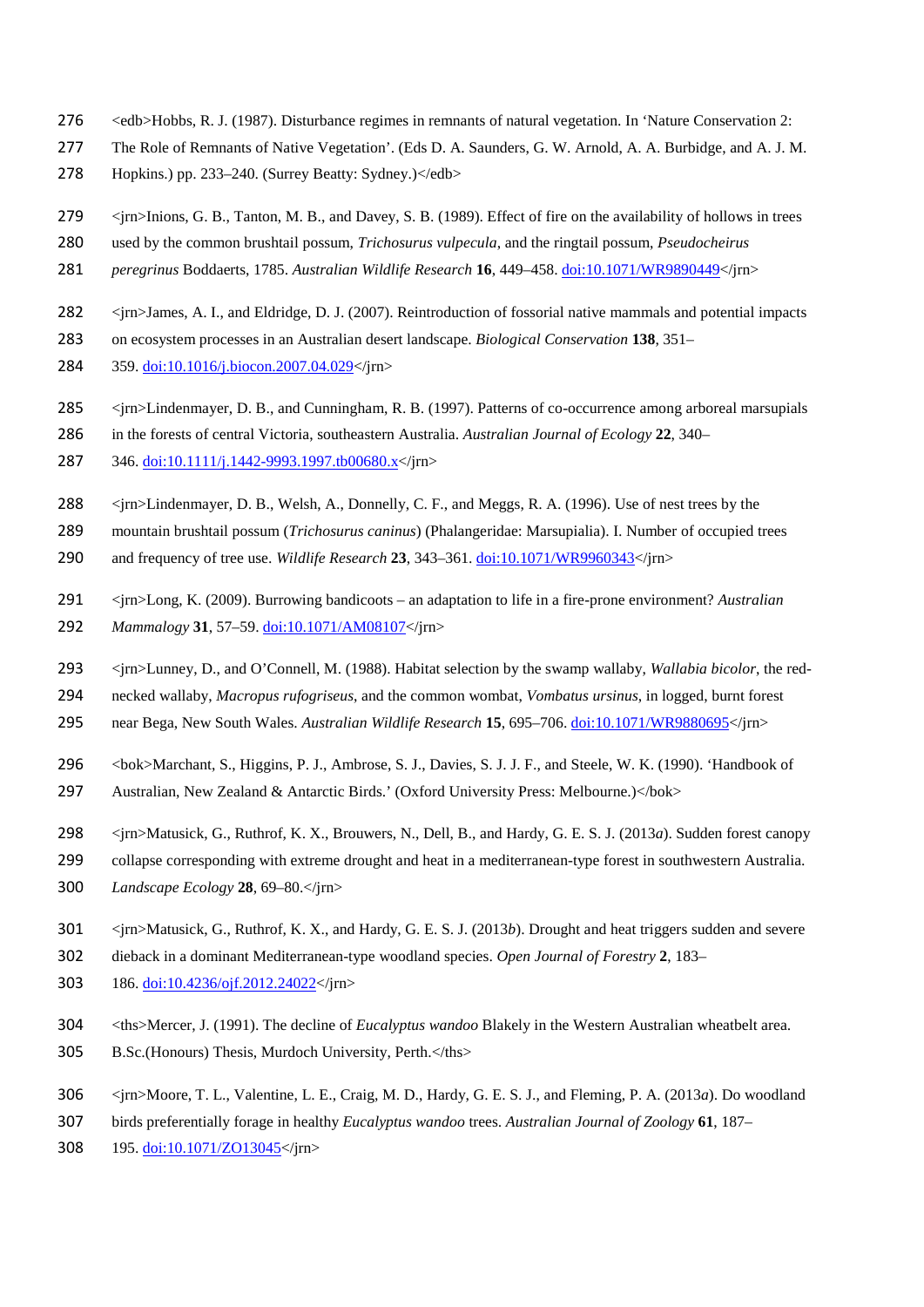- <jrn>Moore, T. L., Valentine, L. E., Craig, M. D., Hardy, G. E. S. J., and Fleming, P. A. (2013*b*). Is the reptile
- community affected by *Eucalyptus wandoo* tree condition? *Wildlife Research* **50**, 358–366.</jrn>
- <jrn>Pizzuto, T. A., Finlayson, G. R., Crowther, M. S., and Dickman, C. R. (2007). Microhabitat use by the
- brush-tailed bettong (*Bettongia penicillata*) and burrowing bettong (*Bettongia lesueur*) in semiarid New South
- Wales implications for reintroduction programs. *Wildlife Research* **34**, 271–279. [doi:10.1071/WR06127<](http://dx.doi.org/10.1071/WR06127)/jrn>
- <edb>Reid, N., and Landsberg, J. (2000). Tree decline in agricultural landscapes: what we stand to lose. In
- 'Temperate Eucalypt Woodlands in Australia. Biology Conservation, Management and Restoration'. (Eds R. J.
- Hobbs, and C. J.Yates.) pp. 127–166. (Surrey Beatty: Sydney.)</edb>
- <jrn>Robinson, R. (2008). Forest health surveillance in Western Australia: a summary of major activities from
- 1997 to 2006. *Australian Forestry* **71**, 202–211. [doi:10.1080/00049158.2008.10675036<](http://dx.doi.org/10.1080/00049158.2008.10675036)/jrn>
- <jrn>Schurbon, J. M., and Fauth, J. E. (2003). Effects of prescribed burning on amphibian diversity in a
- southeastern U.S. National Forest. *Conservation Biology* **17**, 1338–1349[. doi:10.1046/j.1523-](http://dx.doi.org/10.1046/j.1523-1739.2003.01514.x)
- [1739.2003.01514.x<](http://dx.doi.org/10.1046/j.1523-1739.2003.01514.x)/jrn>
- 322 <edb>Statsoft, I. (2007). Statistica (data analysis software system) version 8.0. </edb>
- <jrn>Taylor, R. J. (1993). Habitat requirements of the Tasmanian bettong (*Bettongia gaimardi*), a mycophagous
- marsupial. *Wildlife Research* **20**, 699–710. [doi:10.1071/WR9930699<](http://dx.doi.org/10.1071/WR9930699)/jrn>
- <jrn>Travers, S. K., Eldridge, D. J., Koen, T. B., and Soliveres, S. (2012). Animal foraging pit soil enhances the
- performance of a native grass under stressful conditions. *Plant and Soil* **352**, 341–351. [doi:10.1007/s11104-011-](http://dx.doi.org/10.1007/s11104-011-1000-y)
- 327  $1000-y$   $\frac{1}{y}$
- <bok>Triggs, B. (2006). 'Tracks, Scats and Other Traces. A Field Guide to Australian Mammals.' (Oxford
- 329 University Press: Melbourne.)</bok>
- <jrn>Valentine, L. E., Reaveley, A., Johnson, B., Fisher, R., and Wilson, B. A. (2012). Burning in banksia
- woodlands: how does the fire-free period influence reptile communities? *PLoS ONE* **7**,
- e34448 [doi:10.1371/journal.pone.0034448.](http://dx.doi.org/10.1371/journal.pone.0034448)</jrn>
- <jrn>Valentine, L. E., Anderson, H., Hardy, G. E. S., and Fleming, P. A. (2013). Foraging activity by the
- southern brown bandicoot (*Isoodon obesulus*) as a mechanism for soil turnover. *Australian Journal of Zoology*
- **60**, 419–423. [doi:10.1071/ZO13030<](http://dx.doi.org/10.1071/ZO13030)/jrn>
- <jrn>Wallace, J., Behn, G., and Furby, S. (2006). Vegetation condition assessment and monitoring from
- sequences of satellite imagery. *Ecological Management & Restoration* **7**, S31–S36. [doi:10.1111/j.1442-](http://dx.doi.org/10.1111/j.1442-8903.2006.00289.x)
- [8903.2006.00289.x<](http://dx.doi.org/10.1111/j.1442-8903.2006.00289.x)/jrn>
- 339 <other>Wandoo Recovery Group (2006). Wandoo crown decline. Situation statement, July 2006. </other>
- 340 <ths>Wentzel, J. J. (2010). Is tuart (*Eucalyptus gomphocephala*) decline detrimental for fauna? Ph.D. Thesis,
- 341 Murdoch University, Perth.</ths>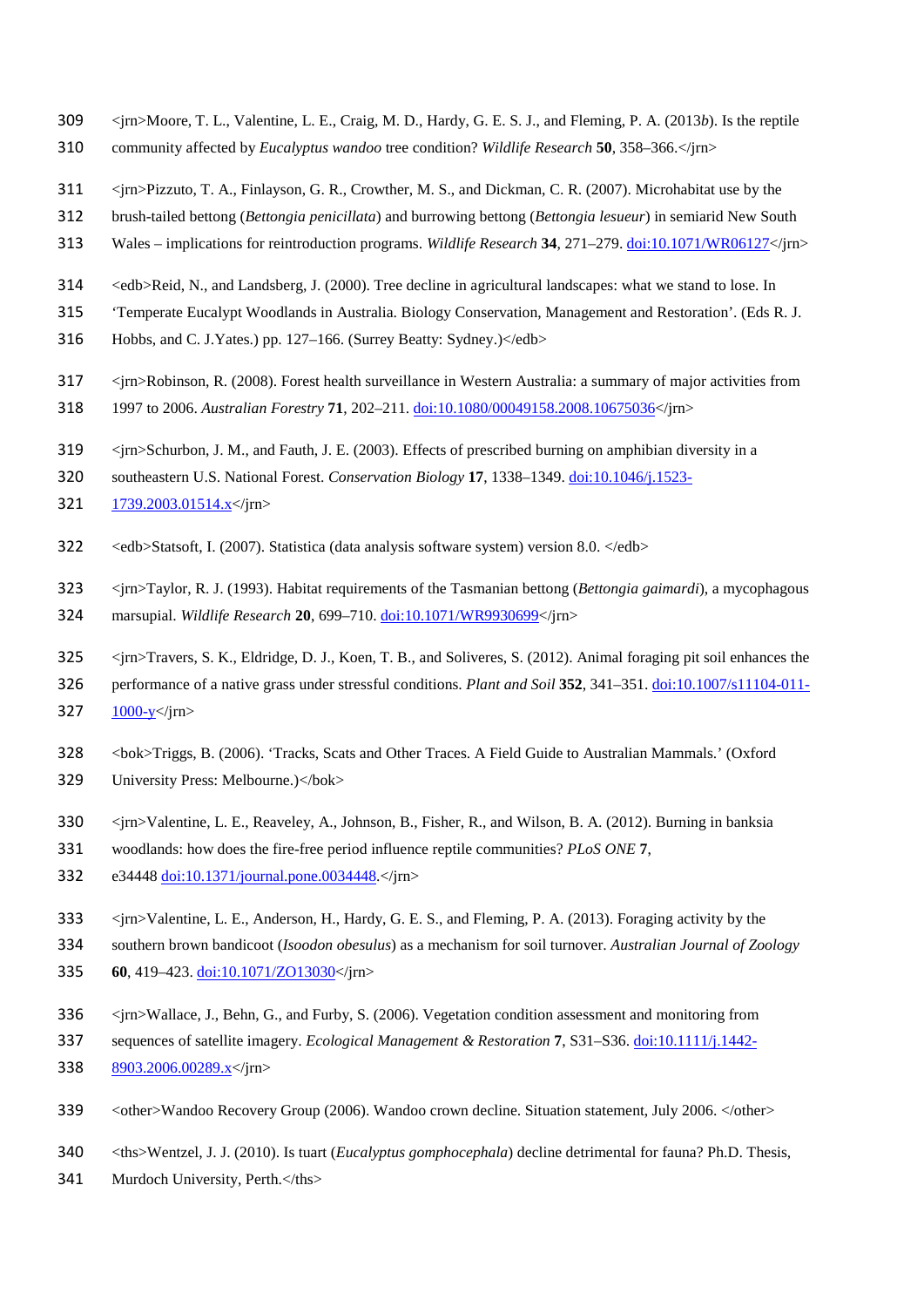- <jrn>Whitford, W. G., and Kay, F. R. (1999). Biopedturbation by mammals in deserts: a review. *Journal of Arid Environments* **41**, 203–230. [doi:10.1006/jare.1998.0482<](http://dx.doi.org/10.1006/jare.1998.0482)/jrn>
- <jrn>Wilkinson, D. A., Grigg, G. C., and Beard, L. A. (1998). Shelter selection and home range of echidnas,
- *Tachyglossus aculeatus*, in the highlands of south-east Queensland. *Wildlife Research* **25**, 219–
- 232. [doi:10.1071/WR97072<](http://dx.doi.org/10.1071/WR97072)/jrn>
- <jrn>Yates, C. J., and Hobbs, R. J. (1997). Temperate eucalypt woodlands: a review of their status, processes
- threatening their persistence and techniques for restoration. *Australian Journal of Botany* **45**, 949–
- 973. [doi:10.1071/BT96091<](http://dx.doi.org/10.1071/BT96091)/jrn>
- <edb>Yates, C. J., and Hobbs, R. J. (2000). Temperate eucalypt woodlands in Australia an overview. In
- 'Temperate Eucalypt Woodlands in Australia. Biology Conservation, Management and Restoration'. (Eds R. J.
- Hobbs, and C. J. Yates.) pp. 1–5. (Surrey Beatty: Sydney.)</edb>
- <bok>Zar, J. H. (1998). 'Biostatistical Analysis.' 4th edn. (Prentice Hall: New Jersey.)</bok>
- **Fig. 1.** *Tachyglossus aculeatus* diggings (*a*), *Bettongia penicillata* diggings (*b*), *Trichosurus vulpecula* scats
- (*c*) and *Macropus* spp. scats (*d*) underneath 96 trees over 10 separate sampling events in 2010 and 2011 at
- Wandoo Conservation Park and Dryandra Woodland. Values are average number of diggings ± standard error.
- Note that *Bettongia penicillata* diggings are from Dryandra Woodland only.
- **Fig. 2.** Relationships between total diggings and time since last fire (*a*) and crown density (*b*) underneath 96 trees over 10 sampling events in 2010 and 2011 at Wandoo Conservation Park and Dryandra Woodland. Each point represents diggings per site per sampling event.
- **Fig. 3.** Relationships between *Tachyglossus aculeatus* diggings and time since last fire underneath 96 trees over 10 sampling events in 2010 and 2011 at Wandoo Conservation Park and Dryandra Woodland. Each point represents diggings per site per sampling event.
- **Fig. 4.** *Trichosurus vulpecula* scats and the relationship with time since last fire underneath 96 trees over 10
- sampling events in 2010 and 2011 at Wandoo Conservation Park and Dryandra Woodland. Each point represents scats collected per site per sampling event.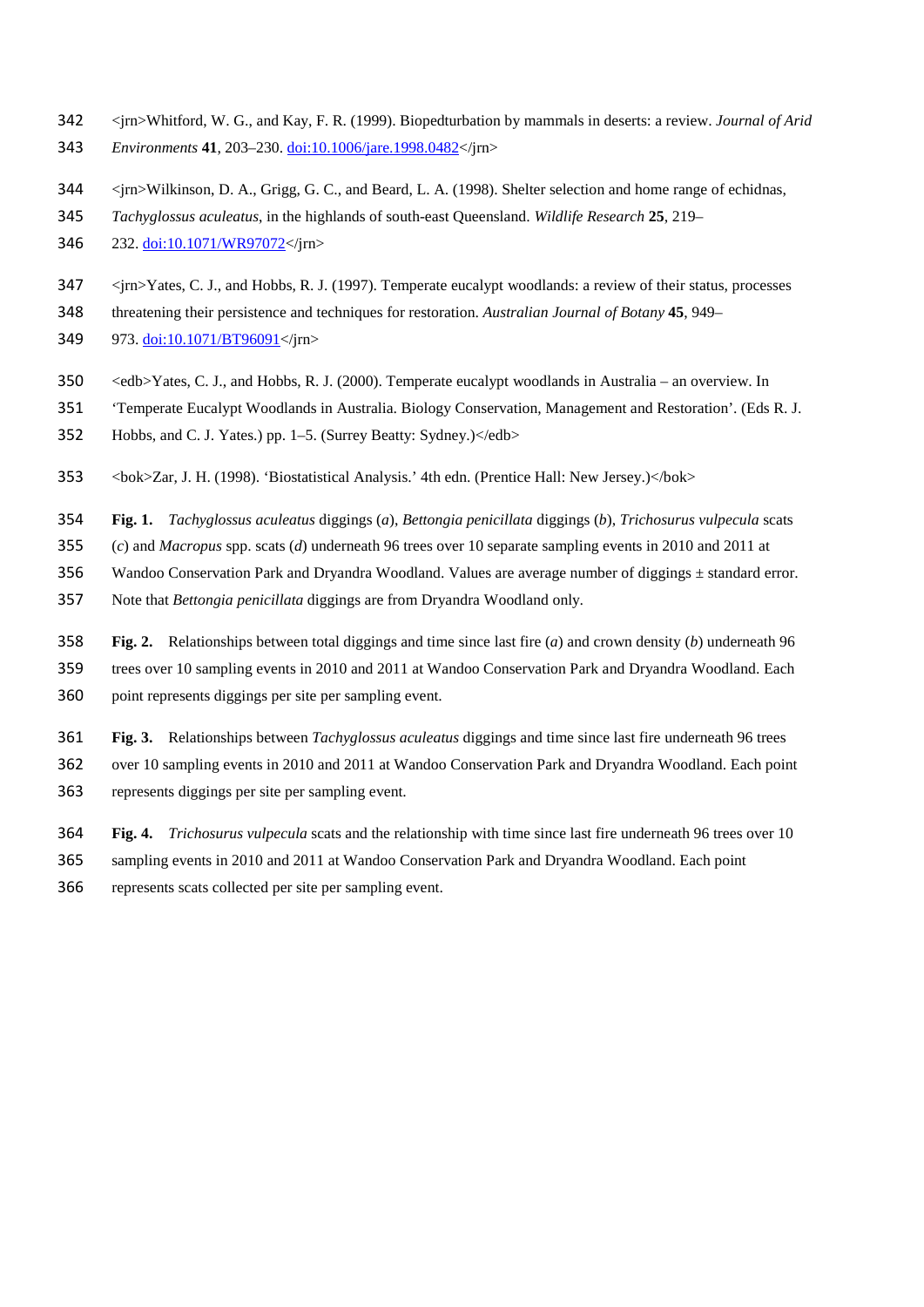### **Table 1. Tree and habitat characteristics measured on the 96 trees at Wandoo Conservation Park and Dryandra Woodland**

Time since last fire was measured at each of the 24 sites, not on the individual tree as per the other characteristics. Crown density, uncompacted live crown ratio and crown dieback originate from the USDA tree condition assessment used by US foresters for *Pinus* spp. (Schomaker *et al*. 2007), adapted for use on eucalypt trees. The proportion of dead branches, epicormic growth (Podger 1980; Stone 1999) and canopy cover (Wentzel 2010) originate from other studies that investigated the relationships between tree condition and wildlife

| Characteristic                   | Definition                                                                                                                                                                                                          |
|----------------------------------|---------------------------------------------------------------------------------------------------------------------------------------------------------------------------------------------------------------------|
| Whitford tree condition measure  | Describes tree condition using a pictorial scale (C1 = healthy, to $C6 =$                                                                                                                                           |
| (Whitford et al. 2008)           | dead).                                                                                                                                                                                                              |
| Crown density (%)                | Percentage of crown that contains foliage, branches, and reproductive<br>structures.                                                                                                                                |
| Uncompacted live crown ratio (%) | Percentage of live crown to above-ground tree length, i.e. ratio of crown to<br>tree trunk.                                                                                                                         |
| Crown dieback (%)                | Percentage of crown that has undergone recent dieback, or lost foliage.                                                                                                                                             |
| Proportion of dead branches (%)  | Percentage of all major branches with a diameter >20 cm that are<br>senescent.                                                                                                                                      |
| Epicormic growth (%)             | Percentage of foilage in the canopy that is epicormic growth (i.e. growth<br>from beneath the bark, as the tree recovers from a decline).                                                                           |
| Canopy cover (%)                 | Four canopy cover measurements taken 1.5 m from the base of each tree at<br>north, south, east and west facings using a spherical densitometer and<br>averaged for each tree to give a single canopy cover measure. |
| Tree leaf litter (%)             | Measured by estimating the leaf litter cover in two $1-m^2$ survey areas at the<br>base of each tree, within the same $10-m^2$ survey area that all diggings and<br>scats were recorded.                            |
| Time since last fire (years)     | Time since last fire was taken from site records (Department of Parks and<br>Wildlife, Hills and Great Southern Districts) and indicates years since a<br>fire event.                                               |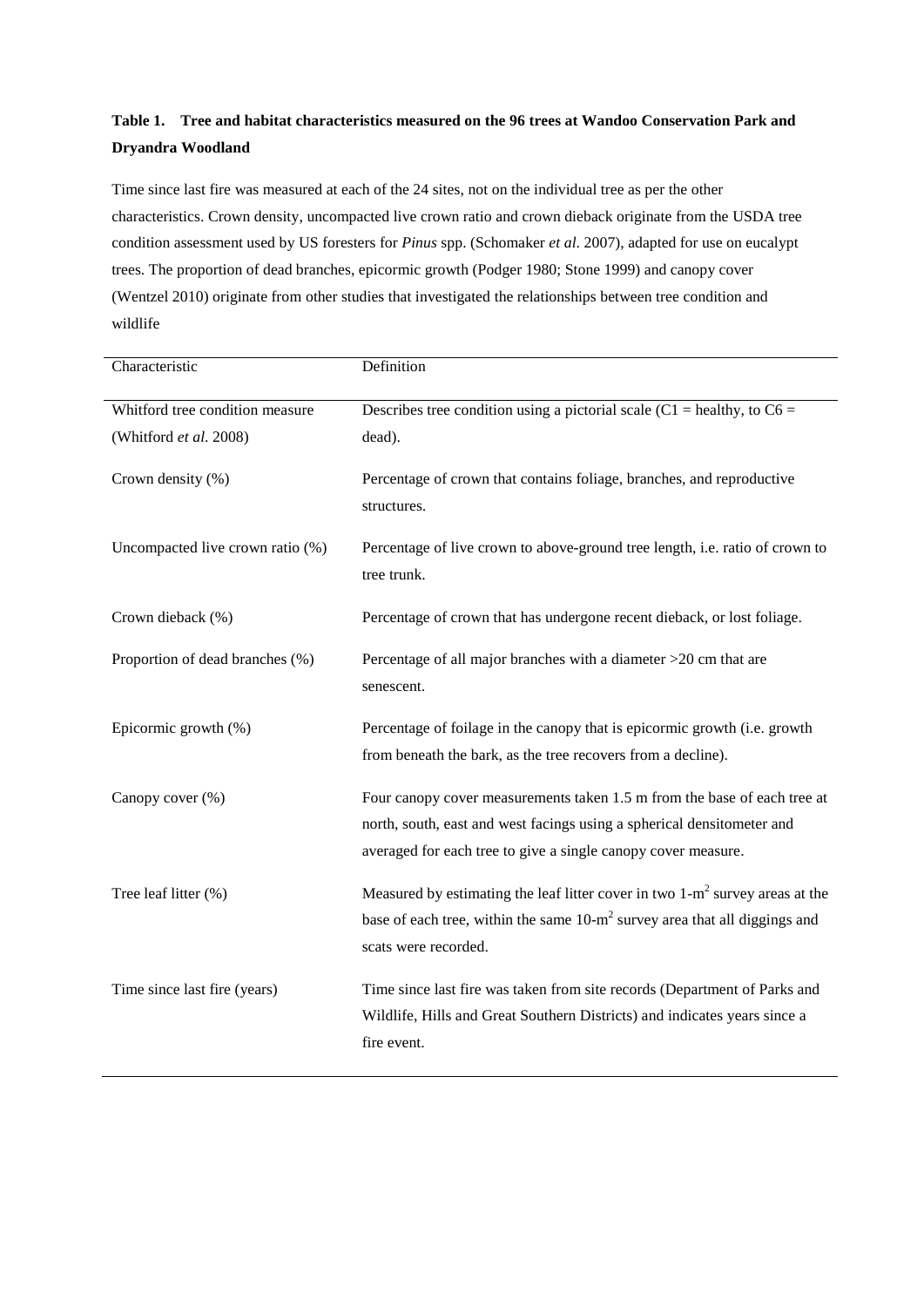## **Table 2. The number of diggings recorded from Wandoo Conservation Park and Dryandra Woodland**  (96 trees, total 960 m<sup>2</sup>) attributed to six vertebrates species and unknown species over one year

*Bettongia penicillata* diggings were recorded only at Dryandra Woodland

| Species                                     | No. of digs |
|---------------------------------------------|-------------|
| Tachyglossus aculeatus (echidna)            | 397         |
| Bettongia penicillata (brush-tail bettong)  | 176         |
| Isoodon obesulus (southern brown bandicoot) | 44          |
| Turnix varia (painted button quail)         | 41          |
| Varanus spp.                                | 19          |
| <i>Macropus</i> spp.                        | 1           |
| Unknown species                             | 176         |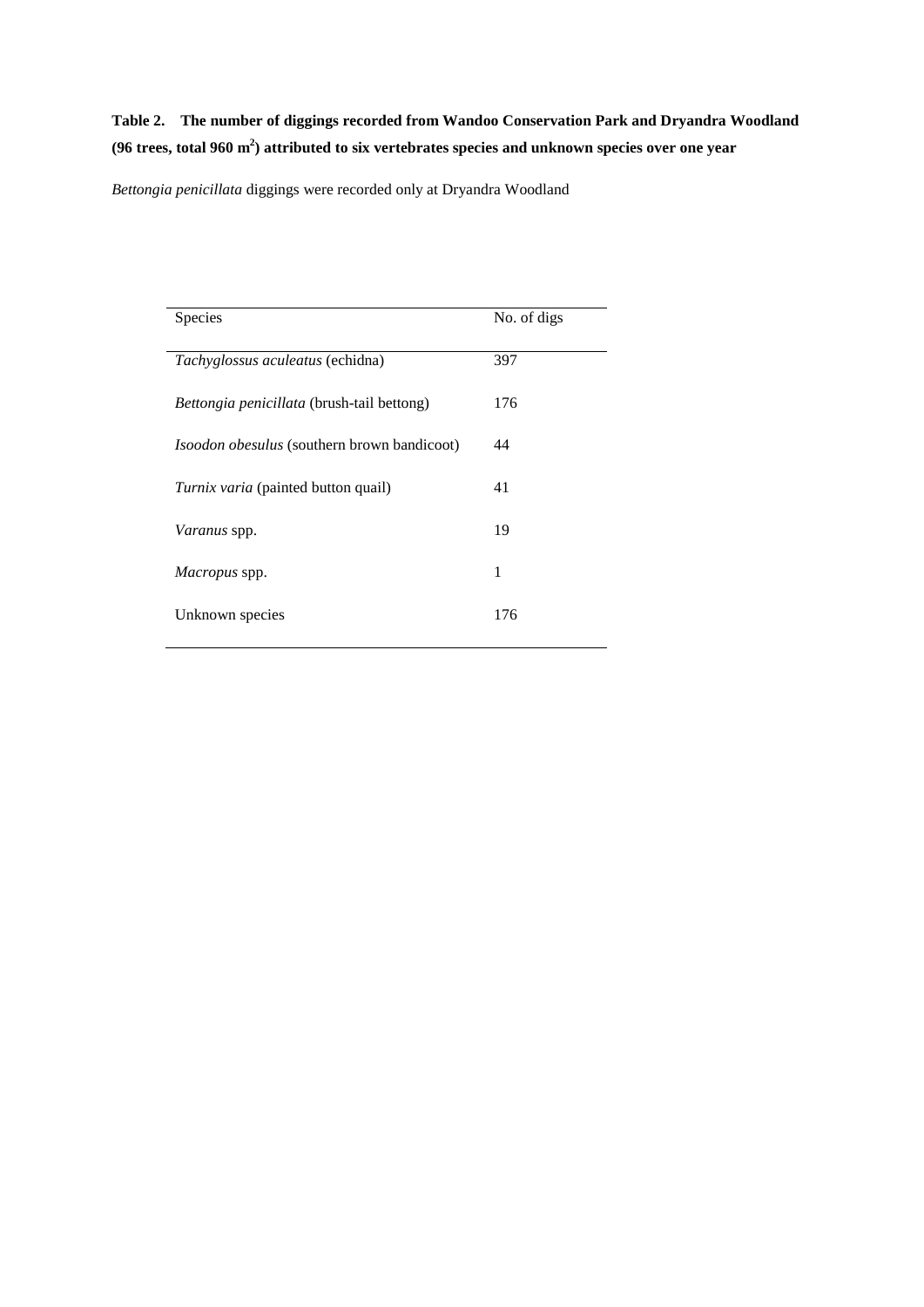## **Table 3. The number of scats collected from Wandoo Conservation Park and Dryandra Woodland from 12 species of known and unknown vertebrates over one year**

*Macropus* spp. includes the two species of macropods

| Species                  | Wandoo Conservation Park | Dryandra Woodland | Total          |  |
|--------------------------|--------------------------|-------------------|----------------|--|
| Macropus spp.            | 6715                     | 7449              | 14164          |  |
| Trichosarus vulpecula    | 177                      | 1782              | 1959           |  |
| Oryctolagus cuniculus    | 313                      | 801               | 1114           |  |
| Isoodon obesulus         | 51                       | 219               | 270            |  |
| Bettongia penicillata    | $\boldsymbol{0}$         | 154               | 154            |  |
| Myrmecobius fasciatus    | $\boldsymbol{0}$         | 17                | 17             |  |
| Tachyglossus aculeatus   | $\mathbf{1}$             | 11                | 12             |  |
| Sus scrofa               | $\boldsymbol{0}$         | $\overline{9}$    | 9              |  |
| Dromaius novaehollandiae | 5                        | $\boldsymbol{0}$  | 5              |  |
| Vulpes vulpes            | $\mathbf{0}$             | $\overline{4}$    | $\overline{4}$ |  |
| Felis catus              | $\mathbf{1}$             | $\overline{2}$    | 3              |  |
| Dasyurus geoffroii       | $\mathbf{1}$             | $\mathbf{1}$      | $\sqrt{2}$     |  |
| Unidentified scats       | 392                      | 676               | 1053           |  |
| Total                    | 7656                     | 11125             | 18766          |  |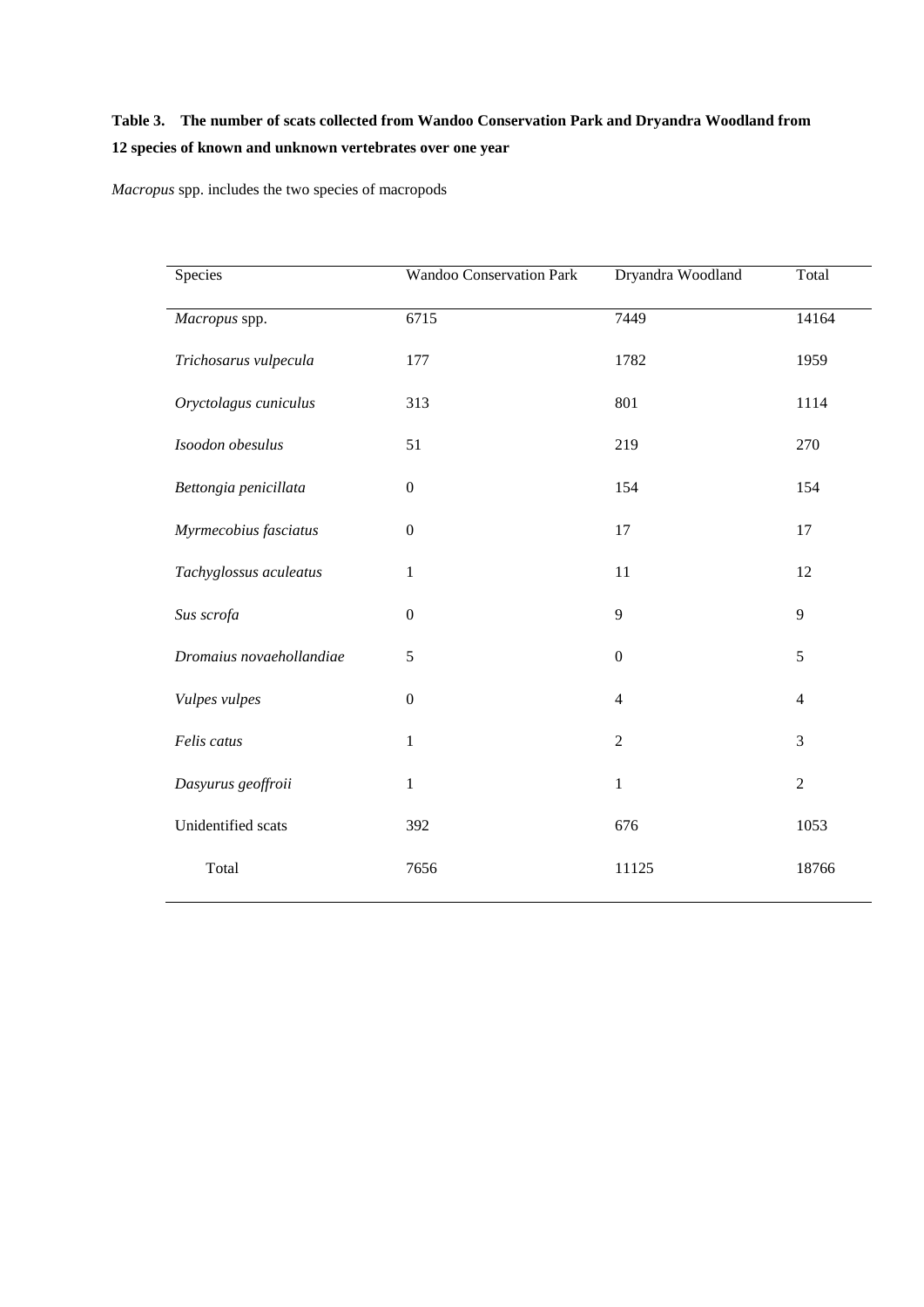### **Table 4. Summary of mixed-model ANOVAs demonstrating relationships between diggings and scats, tree and habitat characteristics, sample number and site in Dryandra Woodland and Wandoo Conservation Park**

Significant values are shown in bold

|                                  |        |              | Model 1                  |                  | Model 2                            |                  | Model 3                                           |                  | Model 4            |                  | Model 5                               |                  | Model 6                |                  |
|----------------------------------|--------|--------------|--------------------------|------------------|------------------------------------|------------------|---------------------------------------------------|------------------|--------------------|------------------|---------------------------------------|------------------|------------------------|------------------|
| Dependant variable               |        |              | Total digging<br>density |                  | Tachyglossus<br>aculeatus diggings |                  | Bettongia<br>penicillata<br>diggings <sup>A</sup> |                  | Total scat density |                  | <b>Trichosurus</b><br>vulpecula scats |                  | Macropus spp.<br>scats |                  |
|                                  | Effect | d.f.         | $\cal F$                 | $\boldsymbol{P}$ | $\cal F$                           | $\boldsymbol{P}$ | $\,F$                                             | $\boldsymbol{P}$ | $\cal F$           | $\boldsymbol{P}$ | $\cal F$                              | $\boldsymbol{P}$ | $\cal F$               | $\boldsymbol{P}$ |
| Time since last fire (years)     | *Fixed | $\mathbf{1}$ | 8.161                    | 0.012            | 6.194                              | 0.026            | 0.001                                             | 0.985            | 1.235              | 0.284            | 8.492                                 | 0.011            | 0.267                  | 0.613            |
| Canopy cover (%)                 | *Fixed | $\mathbf{1}$ | 1.793                    | 0.201            | 0.556                              | 0.468            | 0.004                                             | 0.960            | 4.197              | 0.059            | 3.873                                 | 0.068            | 4.113                  | 0.061            |
| Crown dieback (%)                | *Fixed | -1           | 5.178                    | 0.039            | 2.644                              | 0.126            | 0.315                                             | 0.718            | 0.057              | 0.815            | 0.759                                 | 0.398            | 0.347                  | 0.565            |
| Crown density (%)                | *Fixed |              | 4.269                    | 0.057            | 0.283                              | 0.603            | 7.087                                             | 0.401            | 0.046              | 0.833            | 0.234                                 | 0.636            | 0.028                  | 0.869            |
| Epicormic growth $(\%)$          | *Fixed |              | 0.921                    | 0.352            | 0.097                              | 0.759            | 4.218                                             | 0.247            | 0.485              | 0.497            | 0.021                                 | 0.887            | 0.827                  | 0.377            |
| Whitford tree condition measure  | *Fixed | 1            | 0.935                    | 0.349            | 0.508                              | 0.488            | 3.467                                             | 0.394            | 0.315              | 0.583            | 0.104                                 | 0.752            | 0.287                  | 0.600            |
| Tree leaf litter (%)             | *Fixed | $\mathbf{1}$ | 1.364                    | 0.262            | 0.049                              | 0.829            | 0.406                                             | 0.726            | 0.012              | 0.914            | 0.451                                 | 0.512            | 0.253                  | 0.622            |
| Proportion of dead branches (%)  | *Fixed | $\mathbf{1}$ | 0.007                    | 0.933            | 0.679                              | 0.424            | 2.545                                             | 0.482            | 0.758              | 0.398            | 0.110                                 | 0.745            | 0.829                  | 0.377            |
| Uncompacted live crown ratio (%) | Fixed  |              | 0.251                    | 0.624            | 0.599                              | 0.452            | 0.364                                             | 0.696            | 0.042              | 0.840            | 2.370                                 | 0.145            | 0.187                  | 0.671            |
| Sample event $(1-10)$            | Random | 9            | 1.949                    | 0.047            | 2.315                              | 0.017            | 1.316                                             | 0.239            | 19.100             | < 0.001          | 4.250                                 | < 0.001          | 20.920                 | < 0.001          |
| Site $(1-24)$                    | Random | 15           | 2.127                    | 0.010            | 1.614                              | 0.072            | 0.431                                             | 0.731            | 5.687              | < 0.001          | 4.940                                 | < 0.001          | 4.568                  | < 0.001          |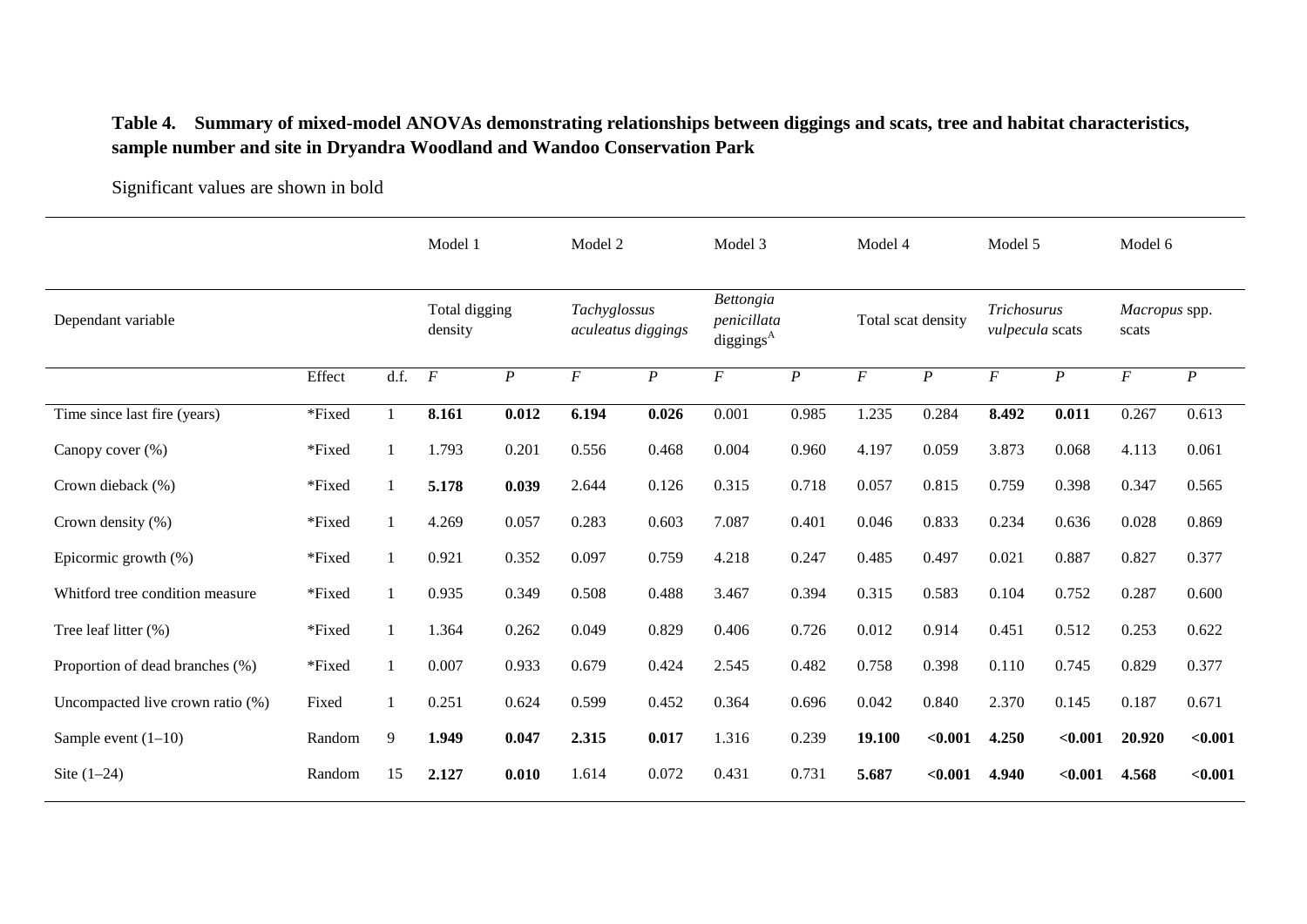

Figure 1: *Tachyglossus aculeatus* diggings (a), *Bettongia penicillata* diggings (b),

- *Trichosurus vulpecula* scats (c) and *Macropus* spp. scats (d) underneath 96 trees over 10
- separate sampling events in 2010 and 2011 at Wandoo Conservation Park and Dryandra
- Woodland. Values are average number of diggings ± standard error. Note *Bettongia*
- *penicillata* diggings are from DW only.
-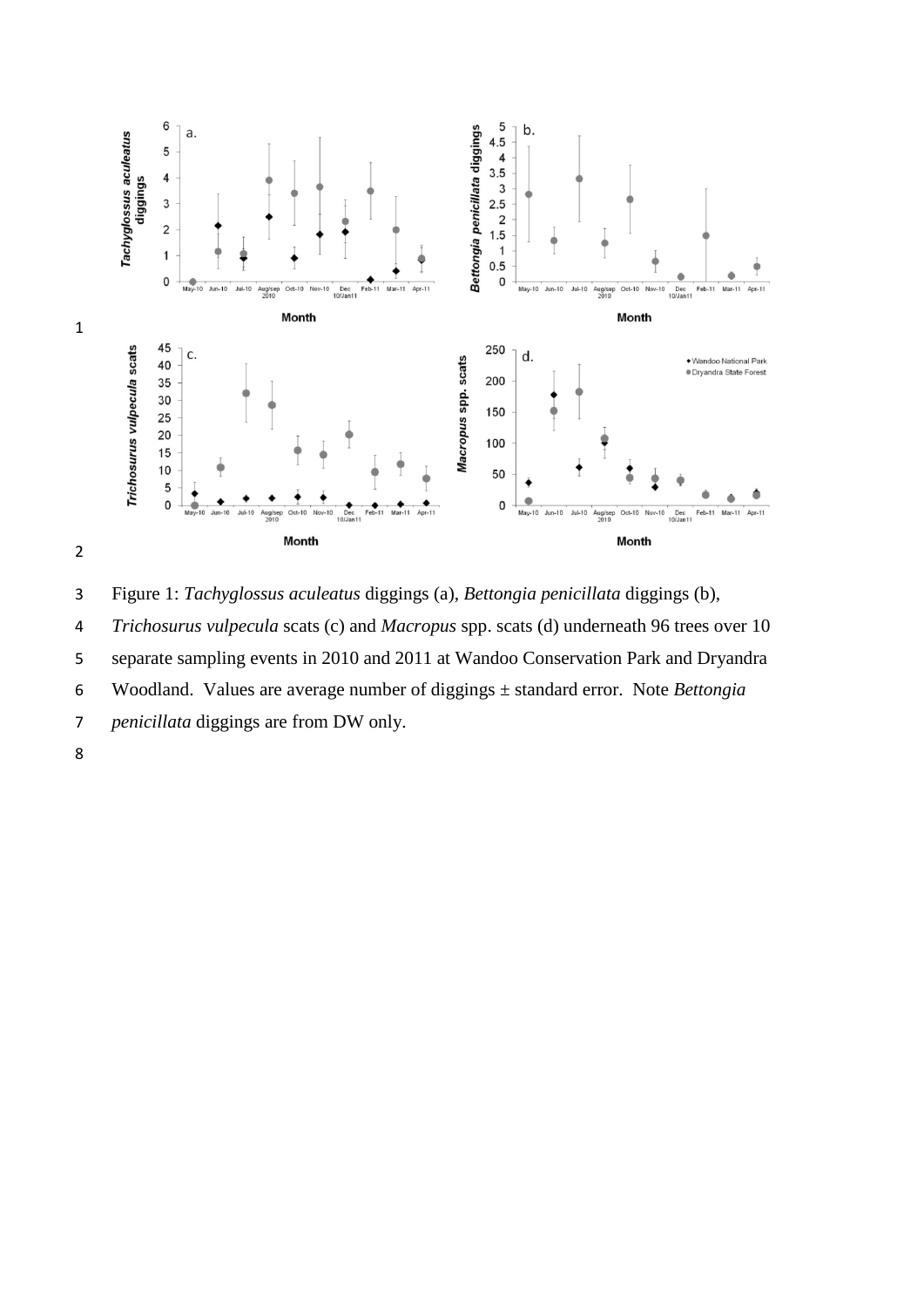

 Figure 2: Relationships between total diggings and time since last fire a); and crown density b) underneath 96 trees over 10 sampling events in 2010 and 2011 at Wandoo Conservation Park and Dryandra Woodland. Each point represents diggings per site per sampling event.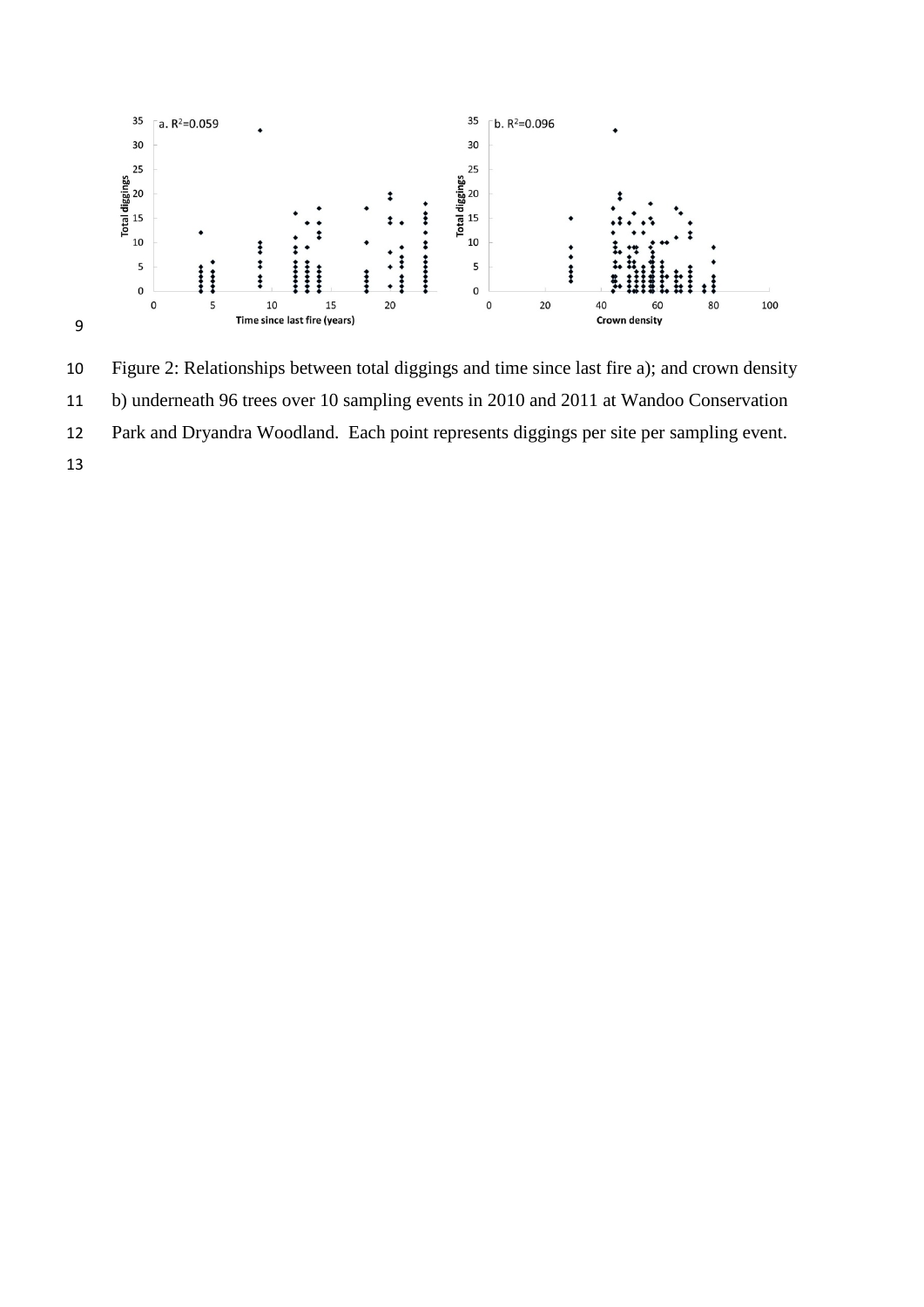

Figure 3: Relationships between *Tachyglossus aculeatus* diggings and time since last fire

underneath 96 trees over 10 sampling events in 2010 and 2011 Wandoo Conservation Park

and Dryandra Woodland. Each point represents diggings per site per sampling event.